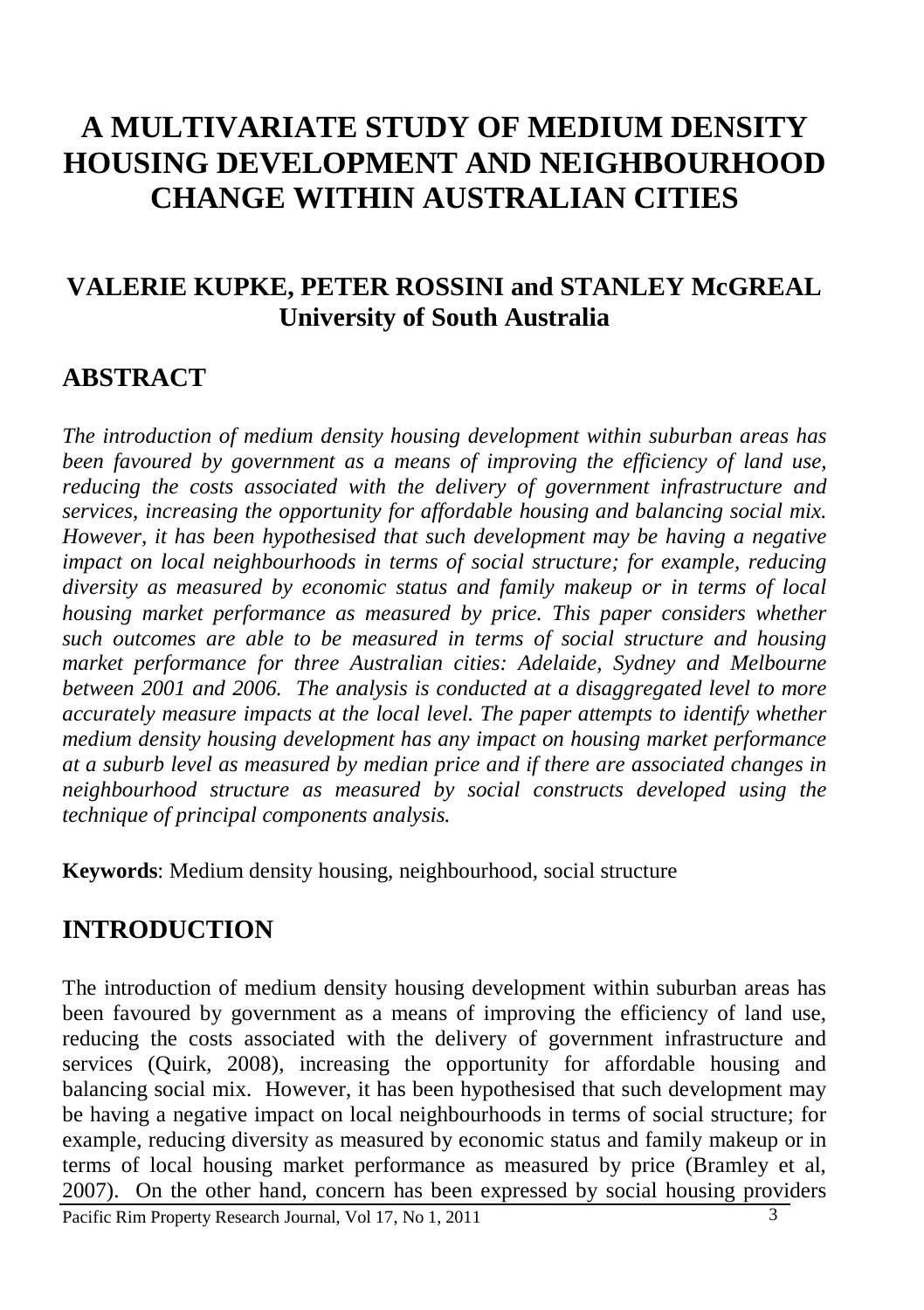that such infill or renewal may result in a reduction in the stock of affordable housing, in the displacement of original residents and in considerable community disruption (AHIU, 2008).

This paper considers whether such outcomes are able to be measured in terms of social structure and housing market performance within three Australian cities, Adelaide, Sydney and Melbourne between 2001 and 2006. The analysis is conducted at a disaggregated level to more accurately measure impacts at the local level. The paper attempts to identify whether medium density housing development has any impact on housing market performance at a suburb level as measured by median price (RP Data, 2008) and if there are associated changes in neighbourhood structure as measured by social constructs developed using the technique of principal components analysis.

For the purposes of this paper, medium density housing is defined as housing which is attached and includes one and two storey flats, units or apartments (ABS, 2006). The technique of principal components analysis (SPSS, 1993) is used to identify housing and social constructs using Australian Bureau of Statistics (ABS) census data for 2001 and 2006 (ABS, 2006a) for all Statistical Suburbs (SSCs) within the Statistical Divisions (SDs) of Adelaide, Melbourne and Sydney.

## **LAND USE POLICY & MEDIUM DENSITY DEVELOPMENT**

In the past, land in Australia has been plentiful and therefore cheap and for over 50 years, the typical housing form has been the single storey detached dwelling built on a large allotment of some 1000 square meters with substantial setbacks to side and street boundaries. These provided considerable areas of private open space and resulted in net urban housing densities as low as 17 dwellings per hectare (Planning SA, 2006) and correspondingly lower population densities. As of 2009, state capitals such as Adelaide and Melbourne are reported respectively to have some 1,400 and 1,600 persons per hectare and Sydney 2000 persons per hectare compared to London at 5,100 per hectare or Paris at 3,300 (Demographia, 2010). These lower densities are spread across large tracts of land, with Melbourne at 2152 square kilometres comparable to San Francisco at 2497, yet housing some 2 million fewer people (Demographia, 2010).

However, state governments across Australia no longer consider this low density form of development to be viable and over the last decade, urban containment strategies have been introduced to protect agricultural land, improve the efficiency of land use and to reduce the costs associated with the delivery of government services (Quirk, 2008). These strategies have included the establishment of urban growth boundaries, the introduction of public transport corridors and the facilitation through planning codes of higher forms of dwelling density. Writers such as Glaeser and Ward (2008)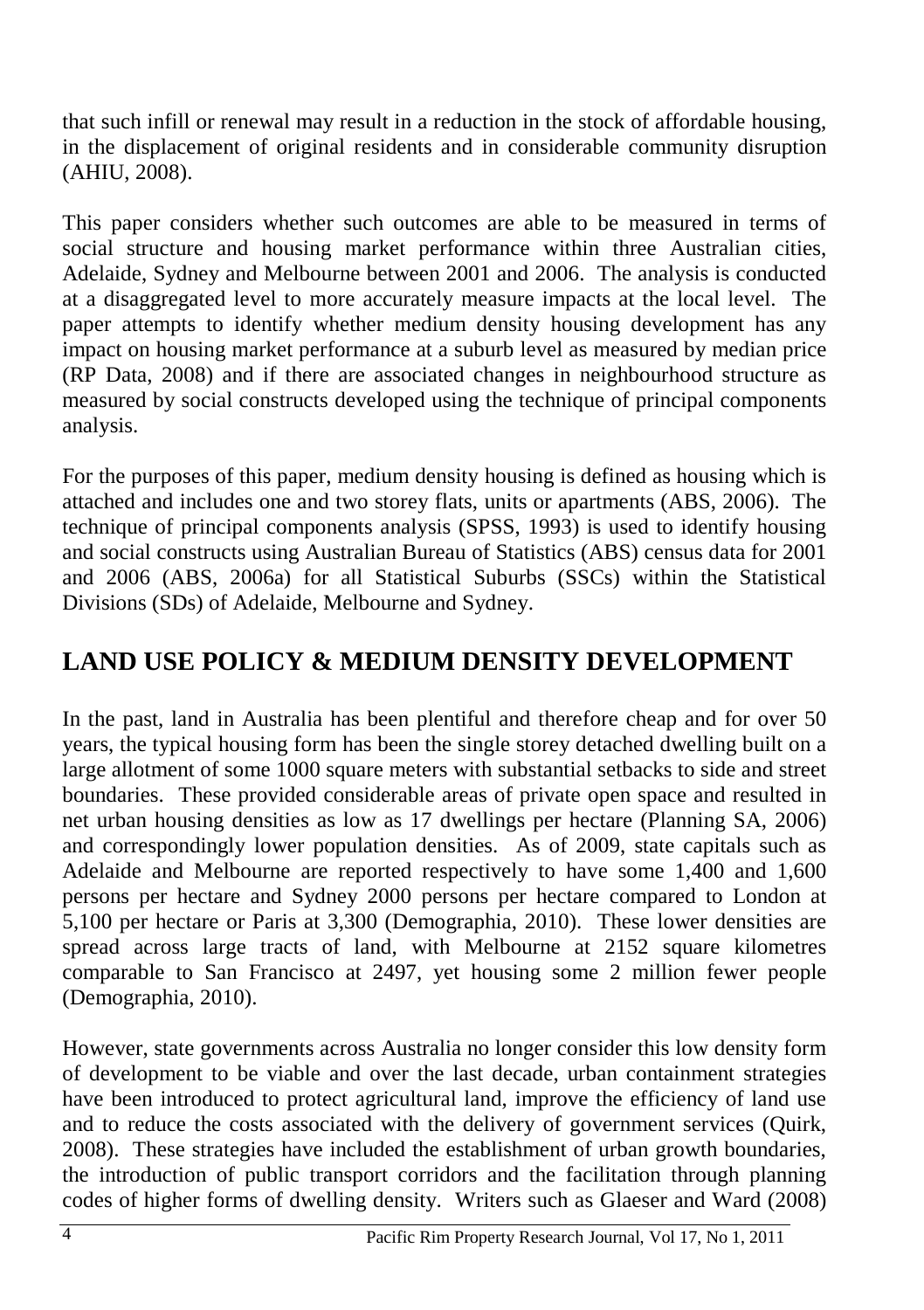and McConnell et al (2006) have identified the importance of local planning controls, such as zoning and especially minimum lot sizes, in determining the density of housing development. McConnell, Walls & Kopits (2006) in their US study suggest that without minimum lot restrictions, housing development could be up to 50 percent higher in density. In Australia, most state governments have drawn up strategic plans which facilitate rather than impede higher density residential development, much of which is to be introduced into already established urban areas. These plans have included the Melbourne 2030 Plan (State Government of Victoria, 2005), Sydney's City of Cities: A Plan for Sydney's Future, (NSW Government, 2005) and the 30 Year Plan for Greater Adelaide (State Government of SA, 2010). The housing form that is to be encouraged is described as medium density; attached dwellings, typically but not exclusively units, flats or apartments of up to 3 storeys (ABS, 2006) on allotment sizes of less than 300 square meters with net dwelling densities of up to 67 per hectare (State Government of SA, 2010). Sydney, which has experienced a tight supply of green field outer suburban sites in recent years, already has some 60 percent of new dwellings being built with established urban areas and this is expected to increase to 70 percent (National Housing Supply Council, 2010). Both Melbourne and Adelaide have established urban growth boundaries, with Melbourne also demarcating an urban growth zone (State Government of Victoria, 2005) and both cities have also set infill targets in terms of higher density development. Adelaide has set a target of 70 per cent new development within its existing urban boundary and expects to reach this target by 2030 (State Government of SA, 2010). Melbourne is looking towards a lower target of 53 percent within already established areas by 2030 (National Housing Supply Report, 2010).

Thus, medium density housing development is being strongly supported by state planning authorities and is seen as a fundamental step towards improving social and economic outcomes for local neighbourhoods (Kearns & Mason, 2007). However, some alternate viewpoints are also apparent, stemming from the possible impact of the development on the social structure and housing market performance of local neighbourhoods. Some local councils have been reluctant to approve higher densities as a result of presumed negative externalities such as the disappearance of green space, the loss of privacy, the increase in traffic (Searle, 2007) and the expected fall in housing values. Local neighbourhood groups protesting under banners such as "Save our Suburbs" perceive higher urban densities to be the antithesis of suburban life, threatening urban amenity, house values and quality of life (Searle, 2007; Quirk, 2008). Lewis (1999) has written of a suburban "backlash" against higher levels of housing density. Fincher and Gooden (2007) recognise that with the increase in medium density development, there has been an associated increase in the intensity of the politics around it. Buxton and Tiemans (2005) suggest that medium density housing is objected to by local residents who see themselves as defending their neighbourhood character. In the UK, Bramley et al (2007) acknowledges that the physical form of suburbs in terms of housing density can have a significant effect on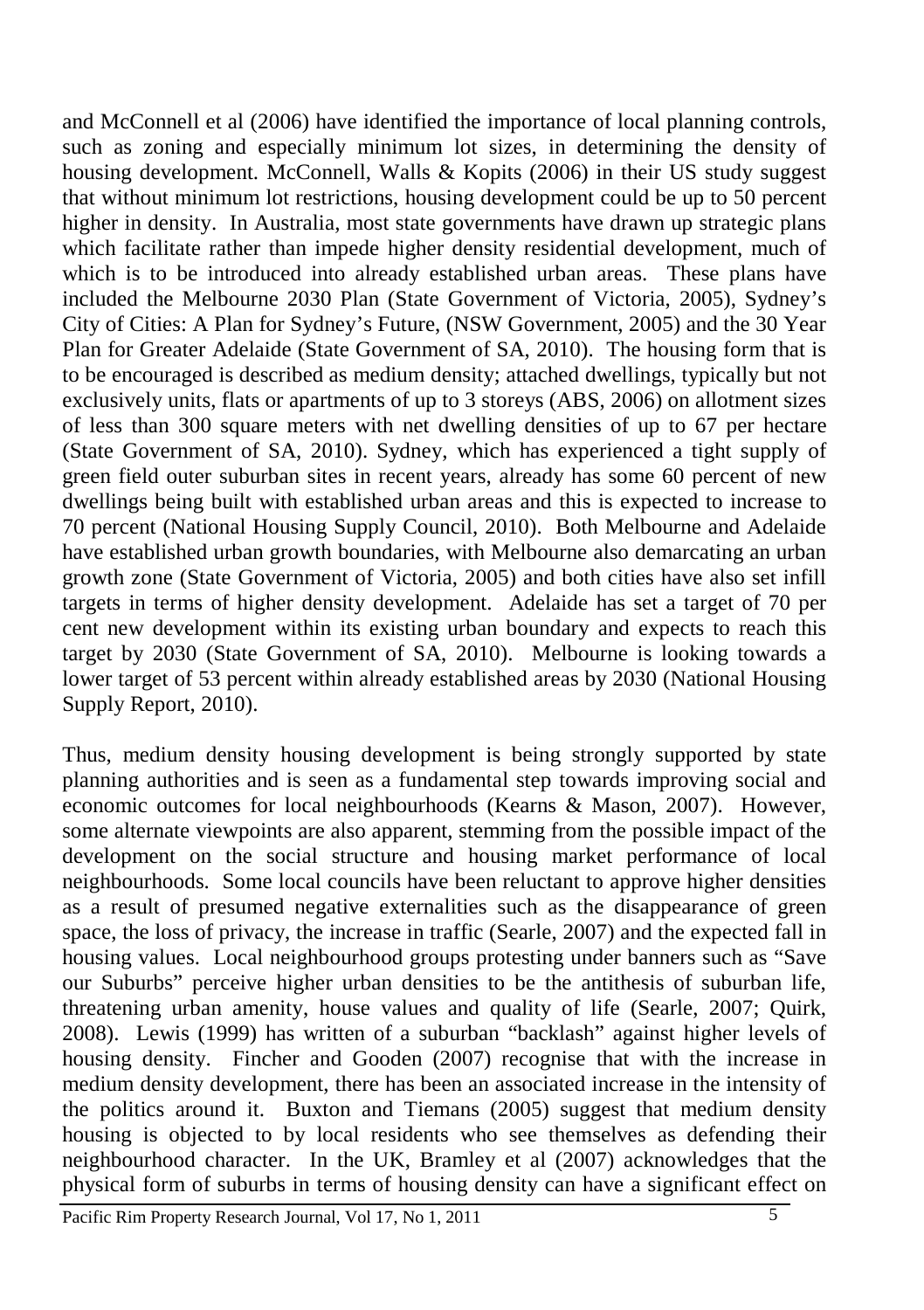house prices. However, Bramley et al (2007) also concludes that redevelopment may in fact increase house prices through improved social and environmental outcomes; especially if associated with an increase in the level of home ownership within a neighbourhood. Zielenbach (2003) suggests that in the US, the mix of private dwellings and rehabilitated public housing may improve property values with positive ripple effects on surrounding areas.

Within Australia, Yates (2001; 2006) has recognised that house prices may change as a result of higher density redevelopment which can give rise to an 'uneven' result in terms of housing affordability. State governments too have been concerned as to whether medium density housing will address housing affordability concerns for first home buyers or lower income households (National Housing Supply Council, 2010). Concern has been expressed that the upgrading of local areas through the rehabilitation of public housing stock "can be ad hoc with disruptive impacts on local character and amenity" (Bunker et al, 2005) and that such impacts require recognition. Forster (1991; 2006) too considers the potential of increasing urban density to increase social polarization, as government processes of urban regeneration and economic forces cause house price appreciation and loss of affordability. Zielenbach (2003) recognises that in the US, redevelopment and upgrading of neighbourhoods can cause controversy and effectively displace lower income residents. Within Australia, the replacement of public housing stock with medium density redevelopment is often associated with substantial on-selling and private market activity, resulting in the displacement of original tenants and in considerable community disruption (AHIU, 2008).

## **SUMMARY OF HOUSING & LAND MARKET IN AUSTRALIA**

In order to provide some context for the impact of medium density on suburbs, a summary overview of the Australian housing and land market is first presented. This summary considers changes in percentage of dwellings in Australia classified as attached, changes in median lot sizes and vacant land prices and trends in the sale of attached dwellings.

While there is considerable debate on the changes that can be expected from increasing urban densities, there seems to be general agreement that urban densities are in fact rising. Between 1996 and 2006, there was an increase in the percentage of dwellings in Australia classified as 'attached', which signifies higher density development, from 18.5 to 21 percent [\(Table 1\)](#page-4-0). An 11.1 percent increase in the stock of semi detached, row or terrace house or townhouse dwellings was also reported for Australia between 1996 and 2006 (ABS, 2006a) and a 16.6 per cent increase in the number of flats, units or apartments compared to only a 6.7 percent increase in the stock of detached dwellings (ABS, 2006a).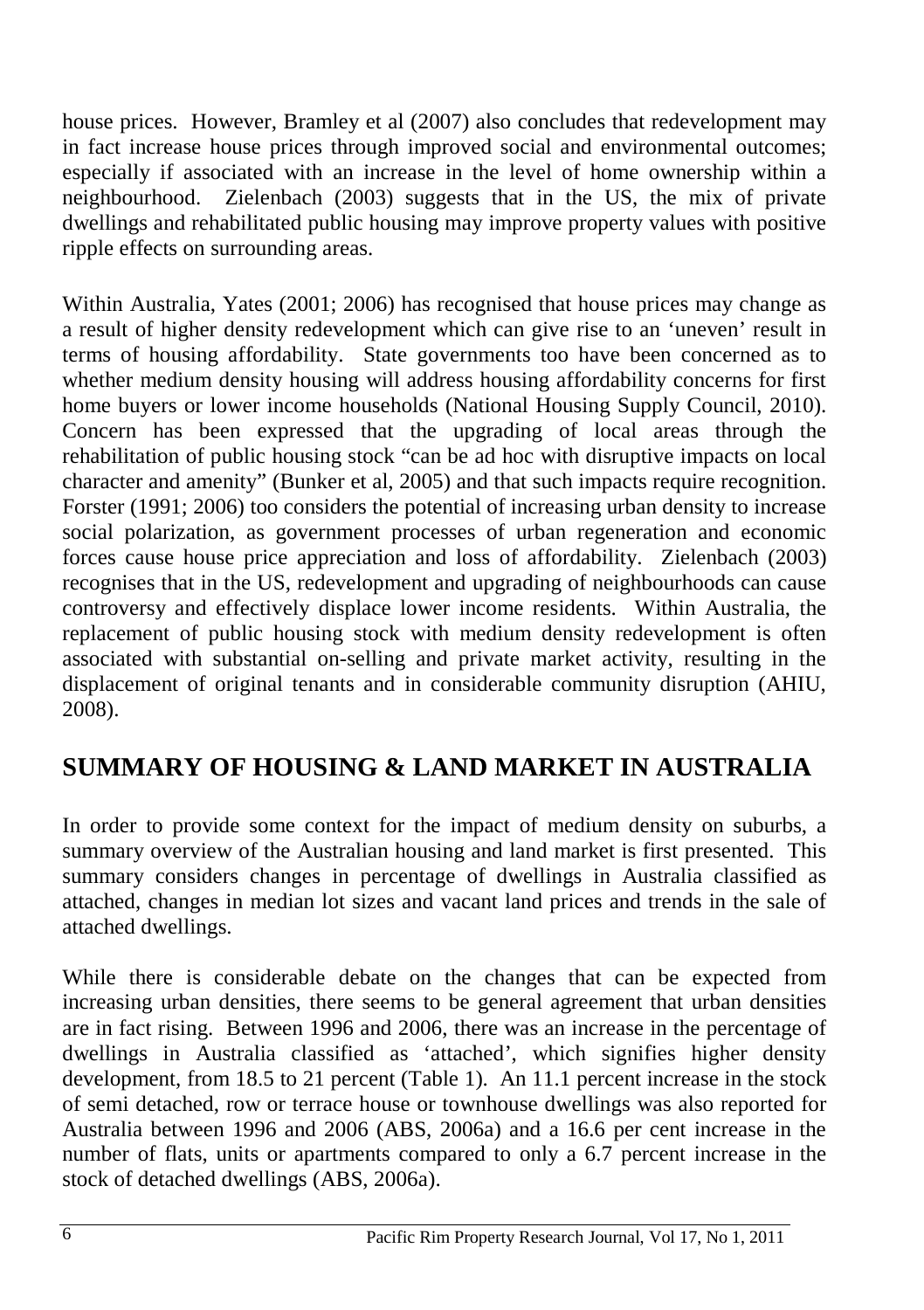| Table 1, Housing Stock, Australia |                         |                         |                                 |  |  |
|-----------------------------------|-------------------------|-------------------------|---------------------------------|--|--|
|                                   | Housing stock Australia |                         |                                 |  |  |
|                                   | % Detached<br>dwellings | % Attached<br>dwellings | % Other including<br>unoccupied |  |  |
| 1996                              | 68.4                    | 18.5                    | 13.1                            |  |  |
| 2001                              | 68.3                    | 19.9                    | 11.8                            |  |  |
| 2006                              | 67.4                    | 21                      | 11.6                            |  |  |

#### <span id="page-4-0"></span>**Table 1: Housing stock: Australia**

Source: ABS Census of Population & Housing 1996, 2001, 2006

There has also been a decline in detached dwelling completions relative to attached dwellings. The National Housing Supply Council (2010, pg 36) reports that in Australia "over the longer term, there has been a decline in detached housing completions relative to flats, units and apartments" which is "likely to reflect the housing preferences of the increasing proportions of one and two person households without children". Buxton and Tiemans (2005) have identified that fewer detached houses were constructed in Melbourne in 2001 to 2003 than in 1988 to 1989, while the number of multi dwellings developments had increased four and half times.

Over the last 10 years, median prices for both attached and detached dwellings in Australia have trended upwards, with a subsequent drop in housing affordability [\(Figure 1\)](#page-4-1) especially for first homebuyers. After a short respite in terms of improved affordability in 2008, largely as a result of a fall in mortgage rates, house prices in both the detached and attached housing markets have begun to trend upwards again.

#### <span id="page-4-1"></span>**Figure 1: Median dwelling price & affordability index**



Pacific Rim Property Research Journal, Vol 17, No 1, 2011 Source: REIA median dwelling prices & REIA housing affordability index Australia, 2010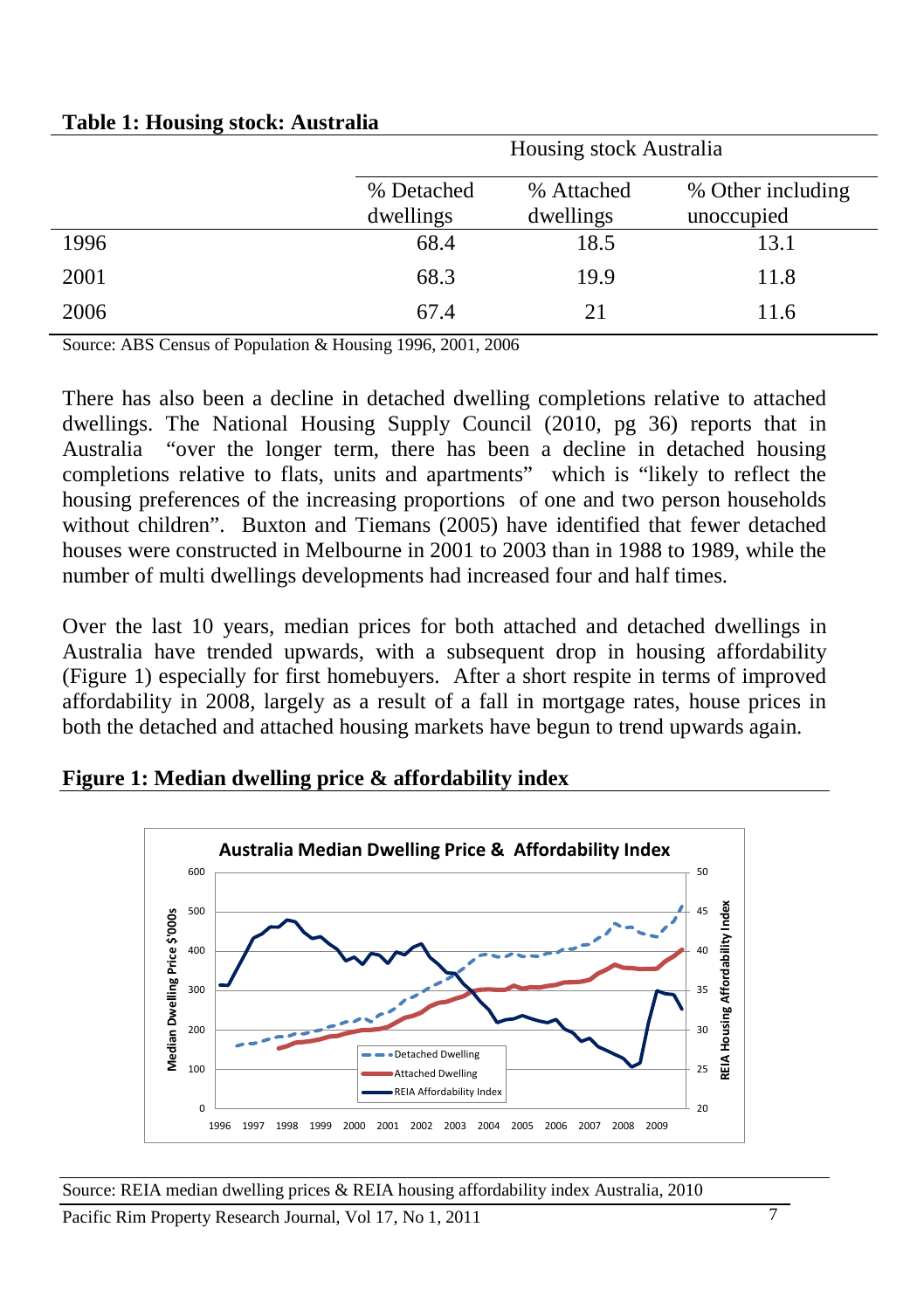This trend in house price has in turn been associated with increased land prices and smaller block sizes. The average block size for new homes within Australian cities decreased from 802 to 735 square metres between 1994 and 2004 (HIA, 2008). In 2006, median lot sizes in Adelaide had dropped to 450 square metres (Figure 2), while for Melbourne and Sydney, median lot sizes averaged about 570 square metres (HIA-RP Data, 2009).



### **Figure 2: Median lot sizes**

As of 2009, median lot sizes in Australia have declined further (Table 2), with Adelaide at 411 square metres representing the smallest average lot sizes for any state capital. Declining block sizes have also been associated with growth in median land values, with significant increases in land values between 2002 and 2009 for cities such as Sydney (57.1 percent), Melbourne (113.1 percent) and especially Adelaide (239.8 percent).

# Vacant land 2009 Sydney Melbourne Adelaide Median lot size sq metres 2009 532 582 411 Median price per sq metre 2002  $$310$  \$137 \$118 Median price per sq metre 2009 \$487 \$292 \$401 % Change in price per sq metre 2002 to 2009 57.1 113.1 239.8

**Table 2: Median lot sizes: 2002 & 2009**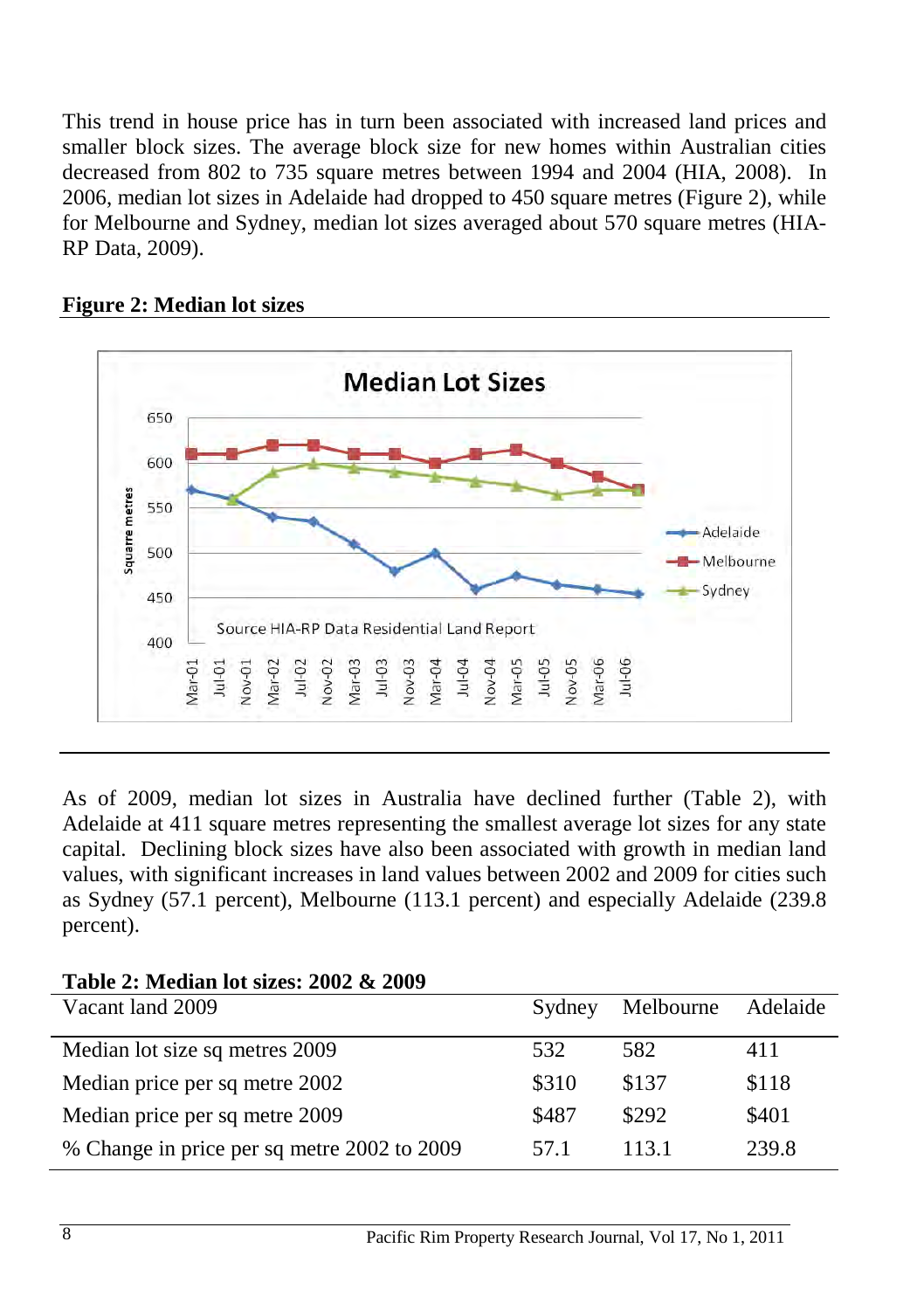In Australia, attached dwellings have traditionally been less expensive than detached dwellings and in recent times, this has been strongly reflected in sales trends (Figure 3). From 2002 the number of dwelling sales in detached dwellings has shown a significant trend downwards. The attached market has shown more volatility in terms of number of sales, but of late has almost returned to the levels of sales achieved in 2002. A certain proportion of these attached sales are to individual investors who purchase what are considered affordable properties for rental income and capital return, though an increasing number of purchasers are likely to be owner occupiers, especially first time buyers.



### **Figure 3: Number of dwelling sales**

Source: REIA number of dwelling sales Australia, 2010

In summary therefore, as land and house prices have risen, attached dwellings on smaller blocks have increased in number relative to detached dwellings. These attached dwellings have proved attractive to purchasers in terms of sales; purchasers who are likely to be investors, though owner occupiers may be a growing market, especially first home buyers.

## **METHOD**

Three steps were taken in analysing the social and housing market outcomes of medium density development. First, principal components analysis (PCA) was used to capture the main social structure of the Adelaide, Melbourne and Sydney (SPSS, 1993) Statistical Divisions (SDs) for 2001 and 2006 (ABS, 2006a). These SDs can be broken down into Statistical Local Areas (SLAs), which can be further disaggregated

Pacific Rim Property Research Journal, Vol 17, No 1, 2011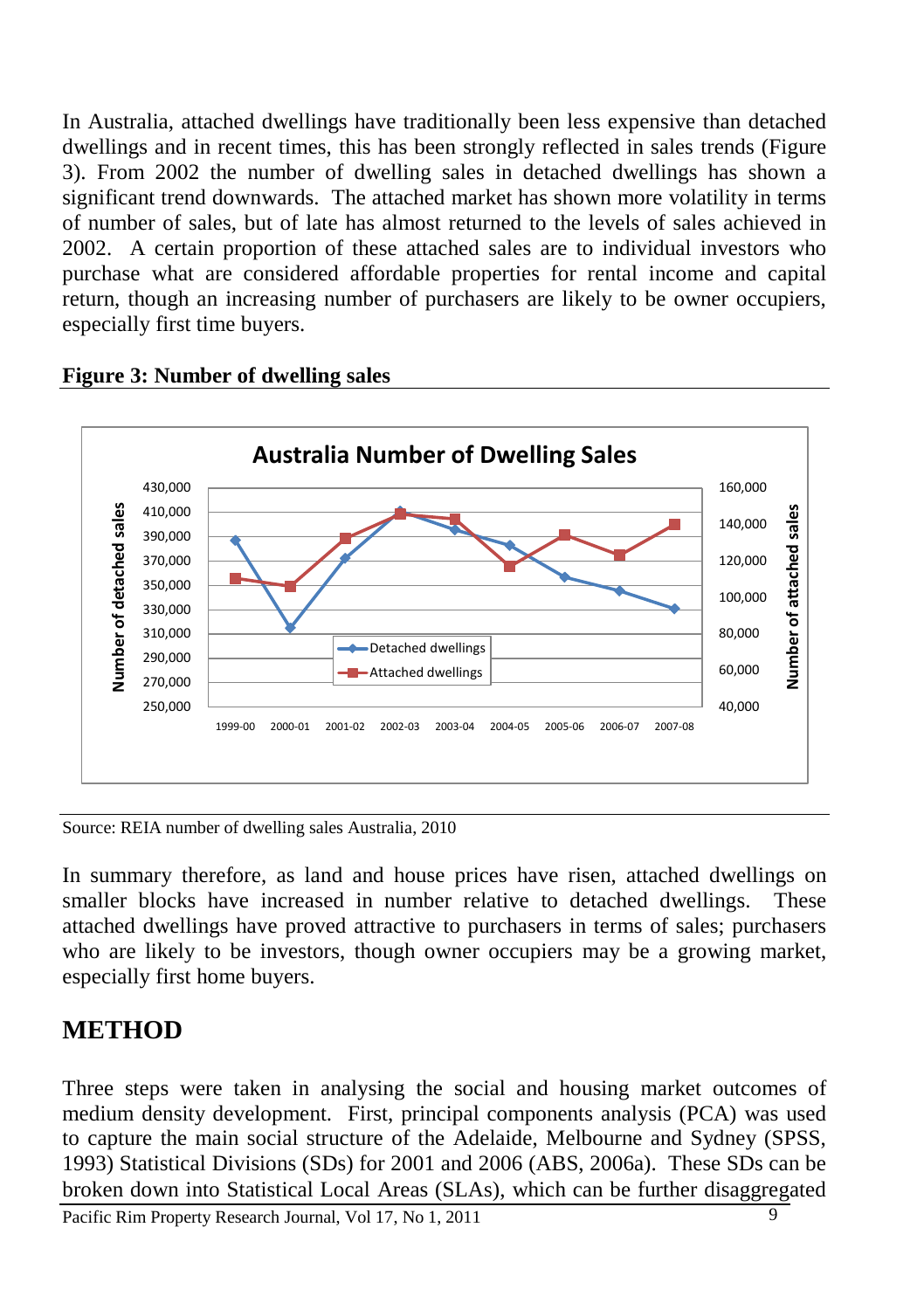into one of the smallest spatial units recognised by the ABS; the state suburb (SSC). This is the spatial unit used in this paper, with some 292 SSCs in Adelaide, 359 SSCs in Melbourne and 502 SSCs in Sydney included in the PCA. Next, those SSCs within each city which had experienced the greatest amount of percentage increase in medium density dwellings between 2001 and 2006 were identified. Finally, a simple independent samples t-test was used to test for differences between these suburbs and the rest of the city for each time period with the Levene's Test for Equality of Variances applied (SPSS, 1993).

The technique of PCA was used to identify housing and social constructs for each city using Australian Bureau of Statistics (ABS) census data for 2001 and 2006 The method of classifying urban areas along lines of social constructs has been a useful area of housing research, as such analysis has allowed for a better understanding of housing needs (Meen, 2001; Meen & Meen, 2003; Bunker et al, 2005), residential submarkets (Reed, 2001; Lockwood & Coffee, 2006), buyer behaviour (Ibrahim & Ong, 2004), and social polarisation (Reynolds & Wulff, 2005; Baum et al, 1999). The origins of this approach lie in the early work of Shevky and Bell (1955) who used census data to apply social area analysis to Los Angeles and San Francisco and hypothesized that the social make up of these two cities could best be understood along the lines of socio-economic status, family status and ethnic status. These they termed 'social constructs'.

In this study, some 42 variables which were consistent in their measurement across the two census periods were used to identify the social and housing constructs. A number of these variables were based on those selected by the ABS in the construction of their Socio Economic Indexes for Areas (SEIFA). There are four SEIFA indexes (ABS, 2006) which are used to track relative socioeconomic advantage and disadvantage, occupation and education and level of economic resources across statistical areas and are based on the ABS Census. However, a number of other variables not included in the SEIFA indexes were used in this analysis; in particular, those pertaining to mobility, language, ethnic mix and housing form. As well, the number of variables used is more than those used in the SEIFA indexes, which are based on a fairly narrow selection of variables, tend to be more particular to the census period in which they are constructed and are not suitable for comparison across census periods (ABS, 2006a). However, the SEIFA indexes were used in the paper to investigate whether there were significant differences within a census period between those suburbs which had experienced higher levels of flat and unit development and those that had not. Using a varimax rotation, PCA was carried out using percentage values for these 42 variables for each suburb to identify the core components or factors that cumulatively help to explain the housing and social fabric of each suburb for 2001 and 2006. KMO and Bartlett tests indicated that both data sets were suitable for this type for analysis.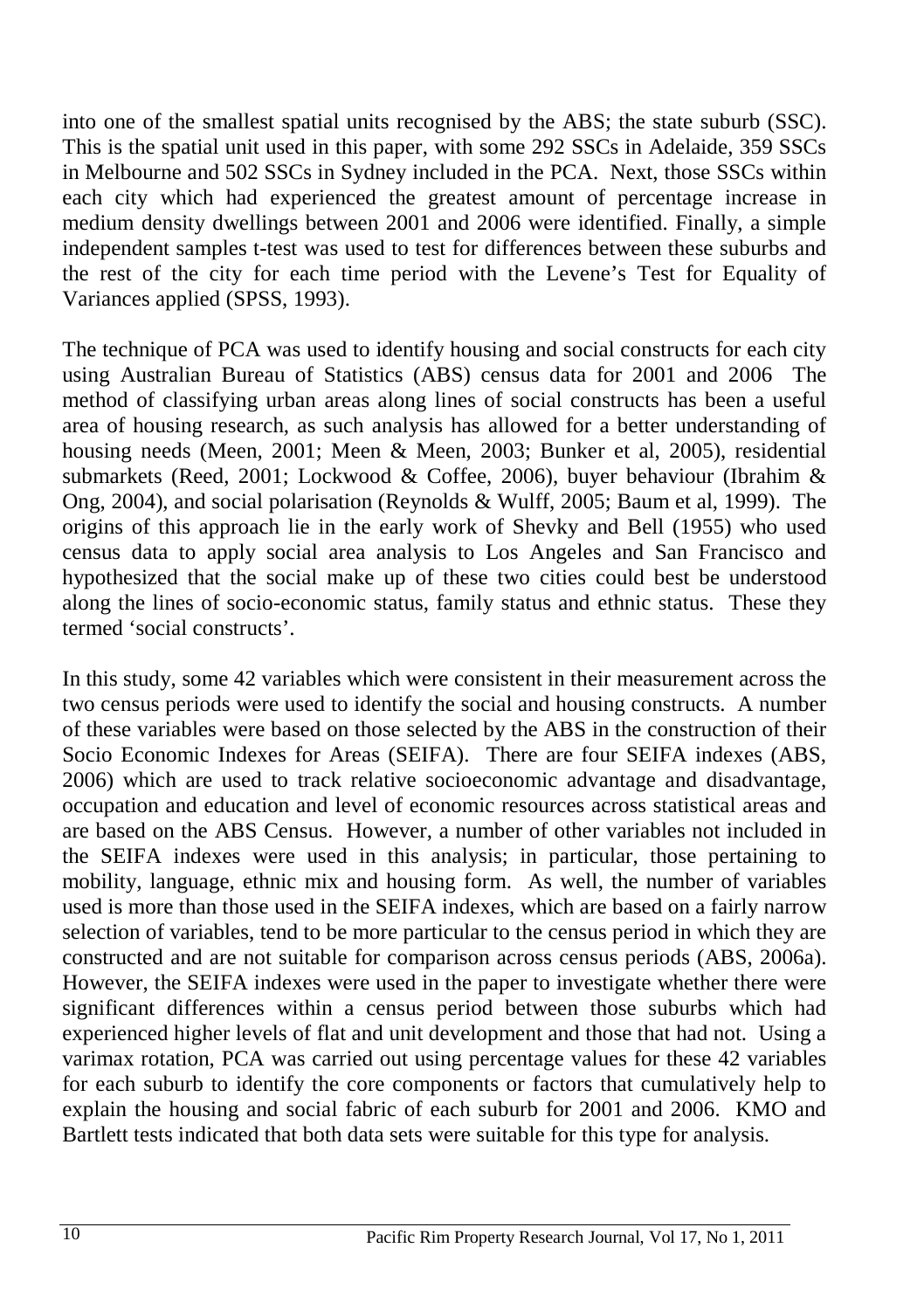Next, those suburbs which had experienced higher levels of unit, flat and apartment development between 2001 and 2006 were identified. Development was measured as the percent change at suburb level in the number of one, two and three storey flats, units and apartments between 2001 and 2006. Those suburbs which had experienced at least a 50 per cent increase in this type of dwelling form were selected for further analysis.

Finally, for each city, those suburbs which had experienced at least a 50 percent increase in medium density were compared to those suburbs which had not for each census period using the simple independent samples t-test for differences. Items used to identify differences between the two groups included the 42 census variables, the factors representing neighbourhood social structure identified by the PCA, the SEIFA indexes, and finally median price and median price change for attached and detached dwellings (RPData, 2009).

## **RESULTS**

### **Principal components analysis**

Based on the criteria of eigenvalues greater than 1, factors were produced for each city for the 2001 and 2006 census (Table 3 and Table 4). The minimum cumulative percent of variance achieved was 67.6 percent for the 2006 Adelaide results (Table 4). This was considered adequate for the purposes of the analysis (Hair et al, 1998). From these rotations, factors were identified for each data set based on the interpretation of those variables with factor loadings greater than .5 (details of these loadings are available from the contact author on request). For each city, factor labels were applied (Table 3 and Table 4) which included Socioeconomic (based on the inclusion of variables representing items such as income, qualifications and occupation); Familism (based on variables representing such items as age and family structure); Mobility (based on variables covering dwelling change or stability in last one to five years); Ethnicity (based on language and place of birth); Housing Authority (based on selection of housing form and housing authority dwellings) and finally Medium or High/er Density (representing higher density forms of housing development). For each city, there were factors that were not able to be summarized adequately. The positive and negative ends of each factor were identified and interpreted. Finally, factor scores which measured the scale of each construct within a suburb were calculated.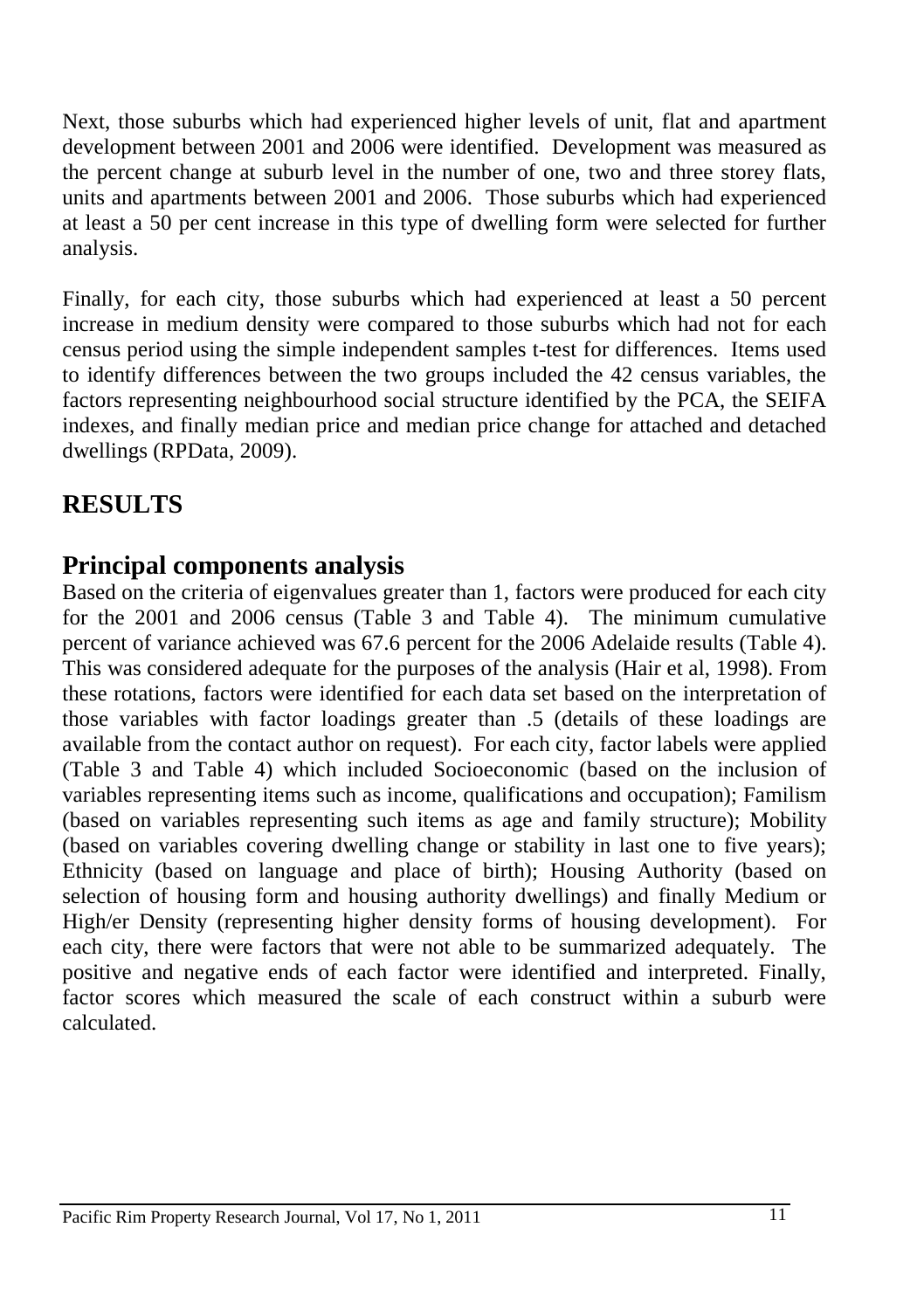| Adelaide       | Cumulative % | raon of soor needri mocks ee cumumu ee ammucc<br>Melbourne | Cumulative % | Sydney               | Cumulative % |
|----------------|--------------|------------------------------------------------------------|--------------|----------------------|--------------|
| Socioeconomic  | 20.875       | Familism                                                   | 21.299       | Familism             | 20.941       |
| Familism       | 34.498       | Socioeconomic                                              | 40.863       | Socioeconomic        | 38.081       |
| Mobility       | 45.137       | Mobility                                                   | 53.518       | Mobility             | 53.309       |
| Ethnicity      | 54.988       | Ethnicity                                                  | 65.712       | Ethnicity            | 64.744       |
| Medium density | 62.957       | Housing<br>Authority                                       | 72.706       | Housing<br>Authority | 73.925       |
| High density   | 70.402       | 6                                                          | 78.553       | Higher density       | 78.223       |
| 7              | 74.946       | 7                                                          | 82.417       | 7                    | 82.081       |
| 8              | 78.893       |                                                            |              | 8                    | 84.953       |

**Table 3: 2001 factor labels & cumulative variance** 

#### **Table 4: 2006 factor labels & cumulative variance**

| Adelaide         | Cumulative % | Melbourne            | Cumulative % | Sydney                         | Cumulative % |
|------------------|--------------|----------------------|--------------|--------------------------------|--------------|
| Socioeconomic    | 20.488       | Familism             | 21.334       | <b>Higher Density</b>          | 26.874       |
| Mobility         | 31.993       | Socioeconomic        | 42.376       | Socioeconomic                  | 47.291       |
| Ethnicity        | 42.91        | Mobility             | 57.446       | Ethnicity                      | 59.011       |
| Family structure | 53.017       | Ethnicity            | 71.143       | Familism                       | 68.81        |
| Tenure           | 60.538       | Housing<br>authority | 76.328       | Clerical<br>&<br>sales workers | 76.561       |
| Medium density   | 67.602       | 6                    | 80.321       | 6                              | 80.278       |
| 7                | 71.522       | 7                    | 84.185       | 7                              | 83.97        |
| 8                | 75.373       | 8                    | 87.605       |                                |              |
| 9                | 79.112       |                      |              |                                |              |

### **Identifying suburbs**

For each city, some 20 percent of suburbs were identified as experiencing at least a 50 percent change in their volume of medium density development between 2001 and 2006; that is 21.2 percent for Adelaide, 22.3 per cent for Melbourne and 19.9 per cent for Sydney [\(Table 5\)](#page-10-0). For each city, this represented the top quintile of valid suburbs. However, for both Melbourne (19.8 percent) and Sydney (26.7 percent), there were a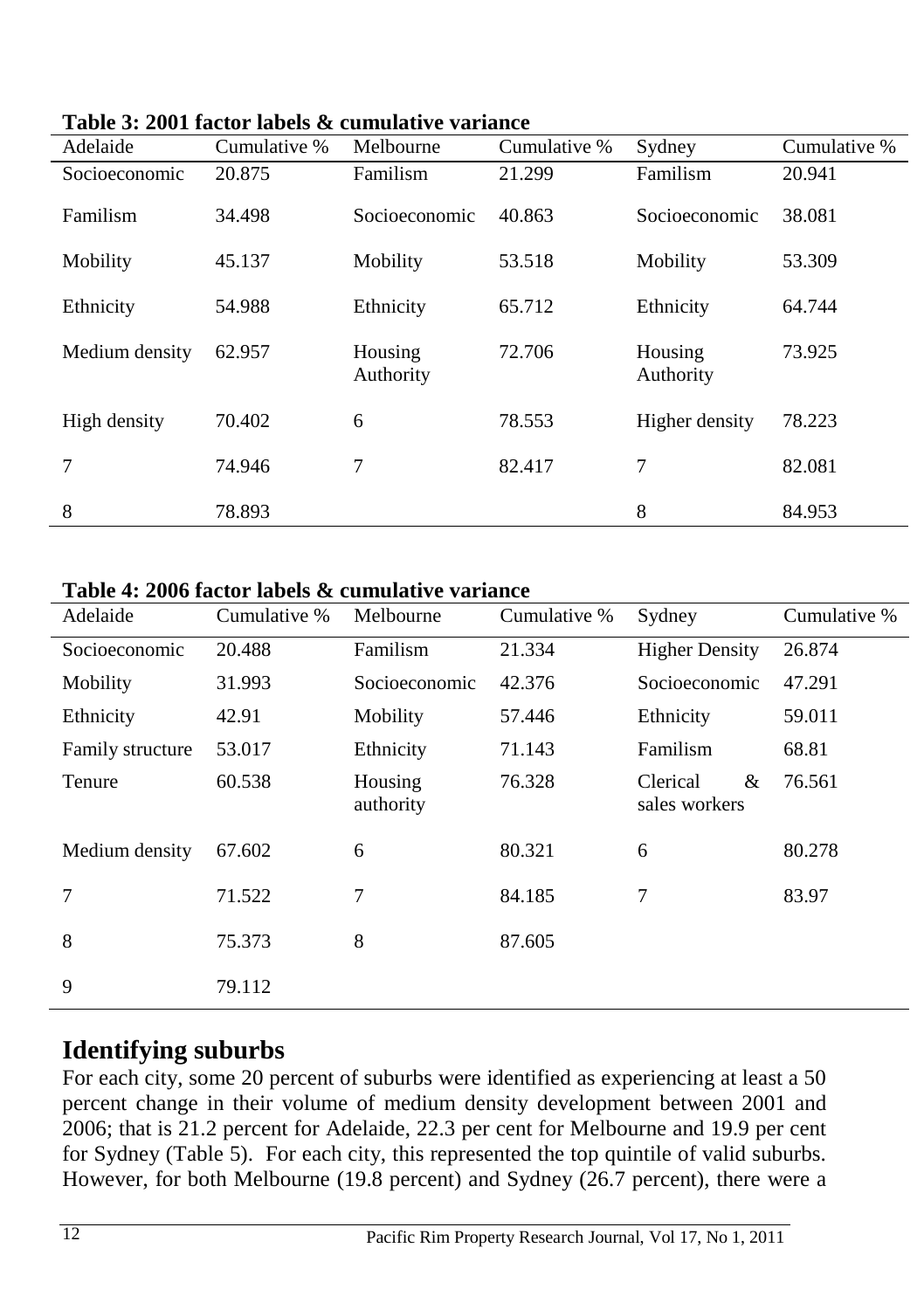considerable number of suburbs which were unable to be compared either because a suburb did into exist in 2001 or because data, such a median house price, was not available.

|           |                         | 50%<br>$\geq$<br>Increase | to 49%<br>1<br>Increase | Decrease | missing<br>Invalid<br>data | Total<br>suburbs |
|-----------|-------------------------|---------------------------|-------------------------|----------|----------------------------|------------------|
| Adelaide  | Number<br>of<br>suburbs | 62                        | 116                     | 114      |                            | 292              |
|           | % of suburbs            | 21.2                      | 39.7                    | 39.0     |                            | 100              |
| Melbourne | Number<br>of<br>suburbs | -80                       | 125                     | 83       | 71                         | 359              |
|           | % of suburbs            | 22.3                      | 34.8                    | 23.1     | 19.8                       | 100.0            |
| Sydney    | Number<br>of<br>suburbs | 100                       | 115                     | 153      | 134                        | 502              |
|           | % of suburbs            | 19.9                      | 22.9                    | 30.5     | 26.7                       | 100.0            |

<span id="page-10-0"></span>**Table 5: Change in 1 or 2 storey flats & units as percent of total dwellings: 2001 & 2006**

Source: ABS Census of Population & Housing

## **T-test results**

### *Housing stock*

The independent samples t-test results [\(Table 6](#page-12-0)  $\&$  7) identify that for each city, suburbs which went on to experience large increases in medium density development in 2006 (> than 50 %) could be distinguished in 2001 by significantly lower volumes of one or two storey development (Sig>.05); for Adelaide 5.09%, compared to 12.31% for the rest of the statistical division; Melbourne 3.5 %, compared to 10.2% for the rest of the city and Sydney 3.7%, compared to 6.7% for all other suburbs. Sydney suburbs could also be distinguished in 2001 by lower levels of high density development as indicated by the Higher Density Factor. For both Sydney and Melbourne, these suburbs could also be distinguished by significantly lower prices for detached dwellings. Given planning approval, these sites could, after demolition, offer larger blocks with the potential for subdivision. Pre-existing lower levels of medium density development are likely to offer the potential for investment in terms of redevelopment and infill housing subject to planning approval.

By 2006, suburbs in Adelaide which originally had lower volumes of medium density development could no longer be distinguished in this way. In other words, they had achieved a stock of medium density development comparable to the rest of the city, giving rise it would be surmised, to substantial change in their built form within a relatively short period. In Melbourne in 2006, these suburbs still retained a lower volume of medium density development than the rest of the city, 7.8% compared to 10.6% though with a lower percentage difference than in 2001. However, in Sydney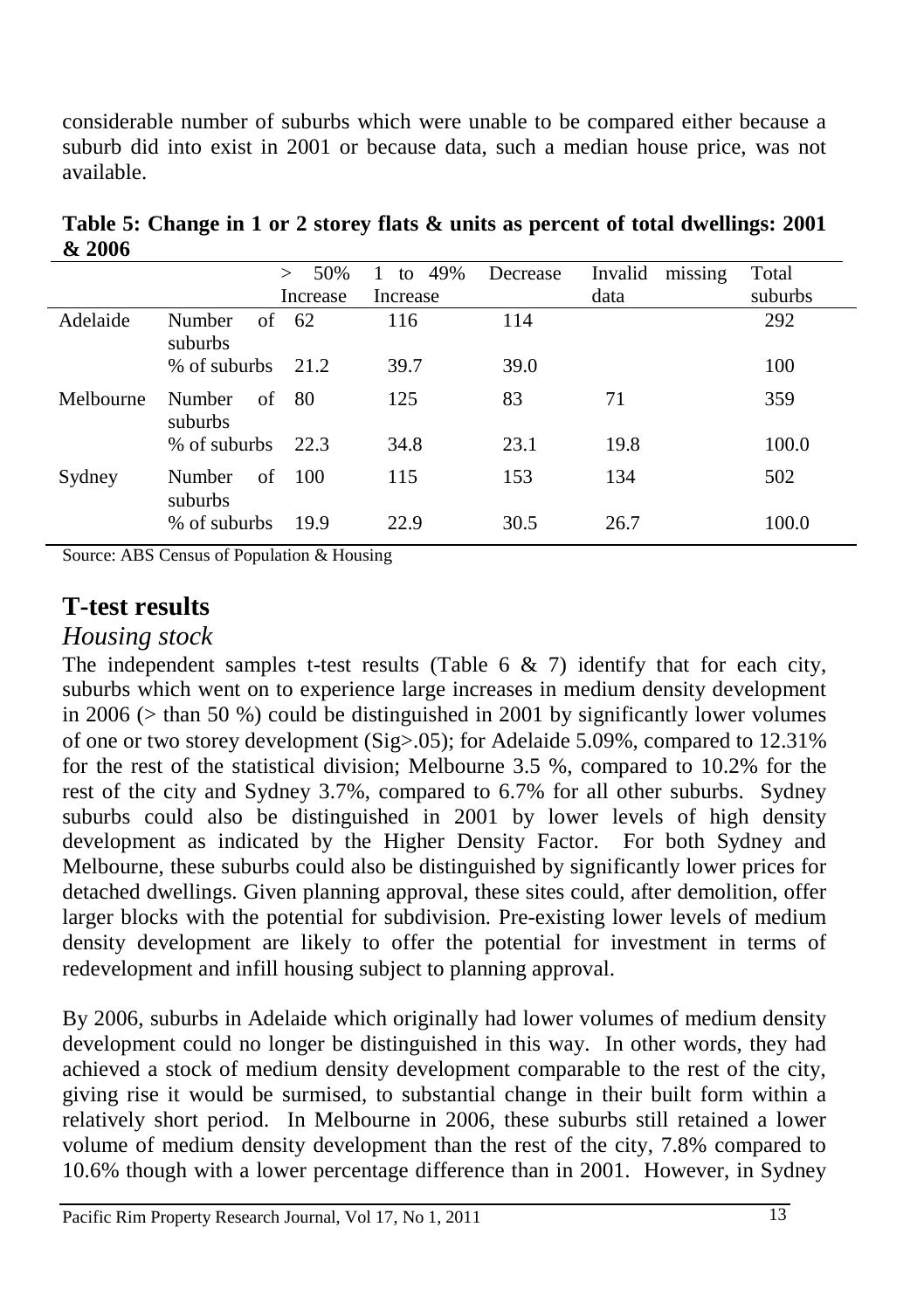by 2006, those suburbs which previously had lower levels of medium density development could now be distinguished by higher levels of one or two storey units or flats than the rest of the metropolitan area, 7.9% compared to 5.9%. From this, the conclusion is that these suburbs have changed significantly in their built form in quite a short period of time.

### *Social structure*

In terms of social structure as measured by factor scores, the suburbs in Adelaide which experienced greatest change in medium density development could be distinguished in 2001 by lower levels of Ethnicity; that is higher levels of Australian born and English only speaking households and by lower levels of Mobility; that is more households who had remained at the same address in the last five years. However, these suburbs could not be distinguished from the rest of the city by scores on Socioeconomic or Familism Factors or by SEIFA scores. In Melbourne, the suburbs when measured by factors scores could also be distinguished by lower levels of Ethnicity, but also by higher levels of Familism; that is, more couples with children, and by lower levels of socioeconomic status. However, they could not be distinguished by any of the SEIFA scores. In Sydney in 2001, the suburbs which later experienced high levels of medium density development could not be distinguished at all by their social makeup.

By 2006, the suburbs in Adelaide could be distinguished from the rest of the city by lower levels of socioeconomic status (Sig > 05) as measured by factor scores and in terms of a lower score on the SEIFA index of Education and Occupation, which measures education levels and job skills (977 compared to 1014 for the rest of the ASD). This would appear to indicate some change in neighbourhood character as suggested by Buxton and Tiemans (2005), but not the marked displacement of lower income residents as discussed by Zielenbach (2003). The suburbs could still be distinguished significantly (Sig  $> 0.05$ ) by a lower Ethnicity score, indicating that they had retained a higher than average level of Australian born and English only speaking household. However, there was still no distinction in terms of family structure and they could no longer be distinguished by lower levels of mobility. This represents a relatively stable, lower to middle income, Australian born neighbourhood. In Melbourne by 2006, the suburbs which had experienced greatest change in medium density development had retained their higher level of Familism; that is couples with children and of Australian born households. Their lower level of socioeconomic status had also been retained and in 2006, this is reinforced by a lower SEIFA Education and Occupation score. Essentially, the social structure of these Melbourne suburbs seems to show little change, despite a significant change in their built form. Again in 2006, suburbs in Sydney cannot be distinguished in any way by their social structure, which may be indicative of the much larger volume of medium and especially high density development in Sydney which is occupied and purchased by a broad spectrum of income levels.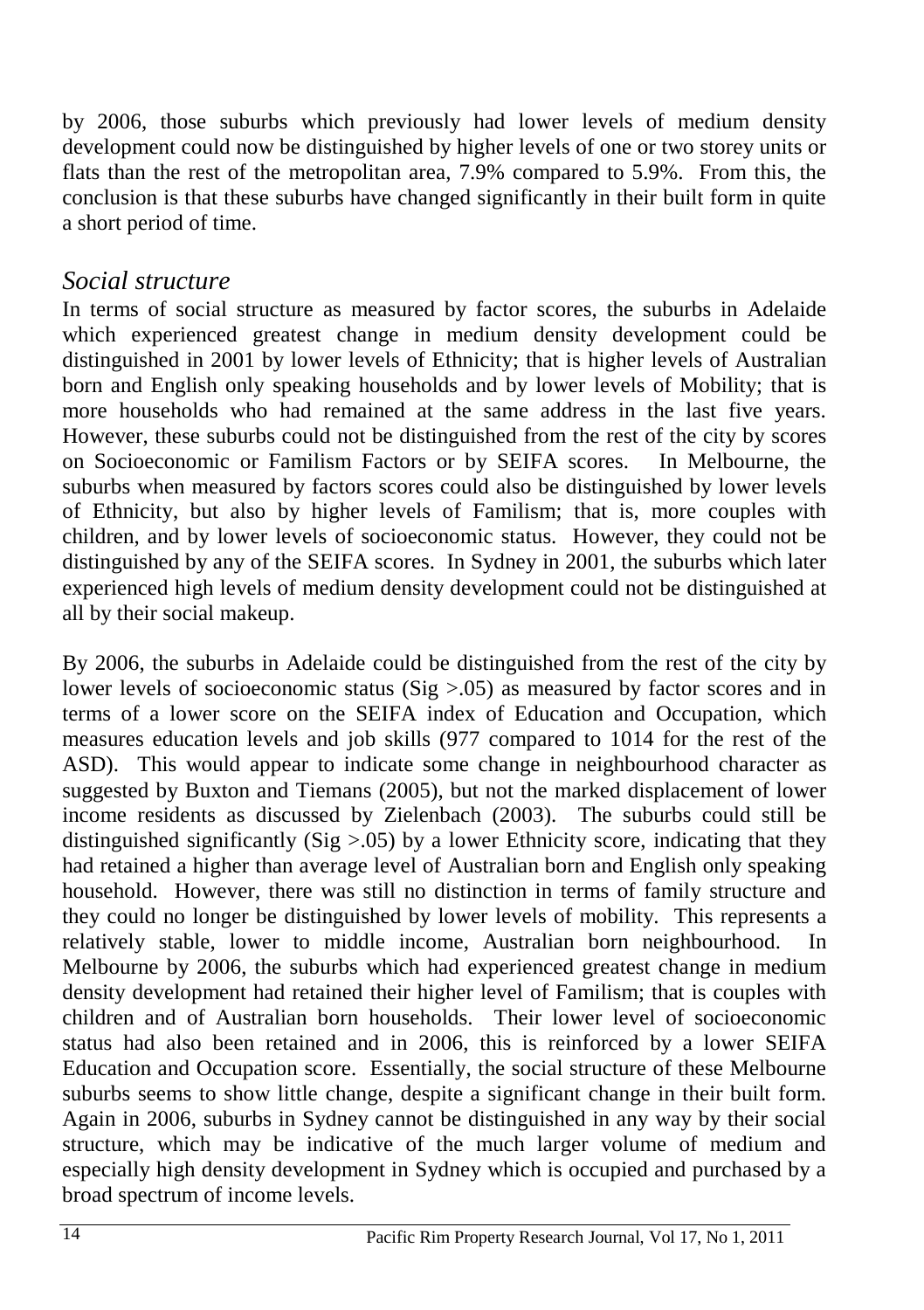| ruore of muepenuent sumpre e tests<br>Adelaide - Independent samples test -<br>t-test for equality of means | Group 1*<br>mean value | Group $2**$<br>mean value | t        | $\mathrm{Sig.}>0.5$<br>(2-tailed) |
|-------------------------------------------------------------------------------------------------------------|------------------------|---------------------------|----------|-----------------------------------|
| 2001 – significant difference<br>before<br>development                                                      |                        |                           |          |                                   |
| % Dwellings 1 or 2 storey flats, units and<br>apartments 2001<br>Ethnicity Factor Score 2001 (+ve High      | 5.09%                  | 12.31%                    | $-8.949$ | 0.000                             |
| $-ve Low)$                                                                                                  | $-0.38$                | 0.14                      | $-3.898$ | 0.000                             |
| Mobility Factor Score 2001 (+ve High $-ve$<br>Low)                                                          | $-0.18$                | 0.02                      | $-2.002$ | 0.046                             |
|                                                                                                             | $N=62$                 | $N = 230$                 |          |                                   |
| Percent change in 1 or 2 storey flats, units,<br>or apartments 2001 to 2006                                 | 205.55%                | $-4.61\%$                 | 5.469    | 0.000                             |
| 2006 – significant difference<br>after<br>development                                                       |                        |                           |          |                                   |
| Ethnicity Factor Score 2006 (+ve High<br>$-ve Low)$                                                         | $-0.4$                 | 0.15                      | $-3.969$ | 0.000                             |
| SEIFA Education Occupation Score 2006<br>Socio Economic Factor 2006 (+ve High                               | 977                    | 1014                      | $-2.673$ | 0.008                             |
| $-ve Low)$                                                                                                  | $-0.31$                | 0.09                      | 2.550    | 0.011                             |
| Median price detached dwellings 2006                                                                        | \$302590               | \$327973                  | 2.220    | 0.027                             |
|                                                                                                             | $N=62$                 | $N = 230$                 |          |                                   |

#### <span id="page-12-0"></span>**Table 6: Independent sample t-tests**

Group  $1 *$  suburbs  $> 50\%$  increase in 1 or 2 storey units, flats, apartments 2001 to 2006 Group 2<sup>\*\*</sup> remainder of suburbs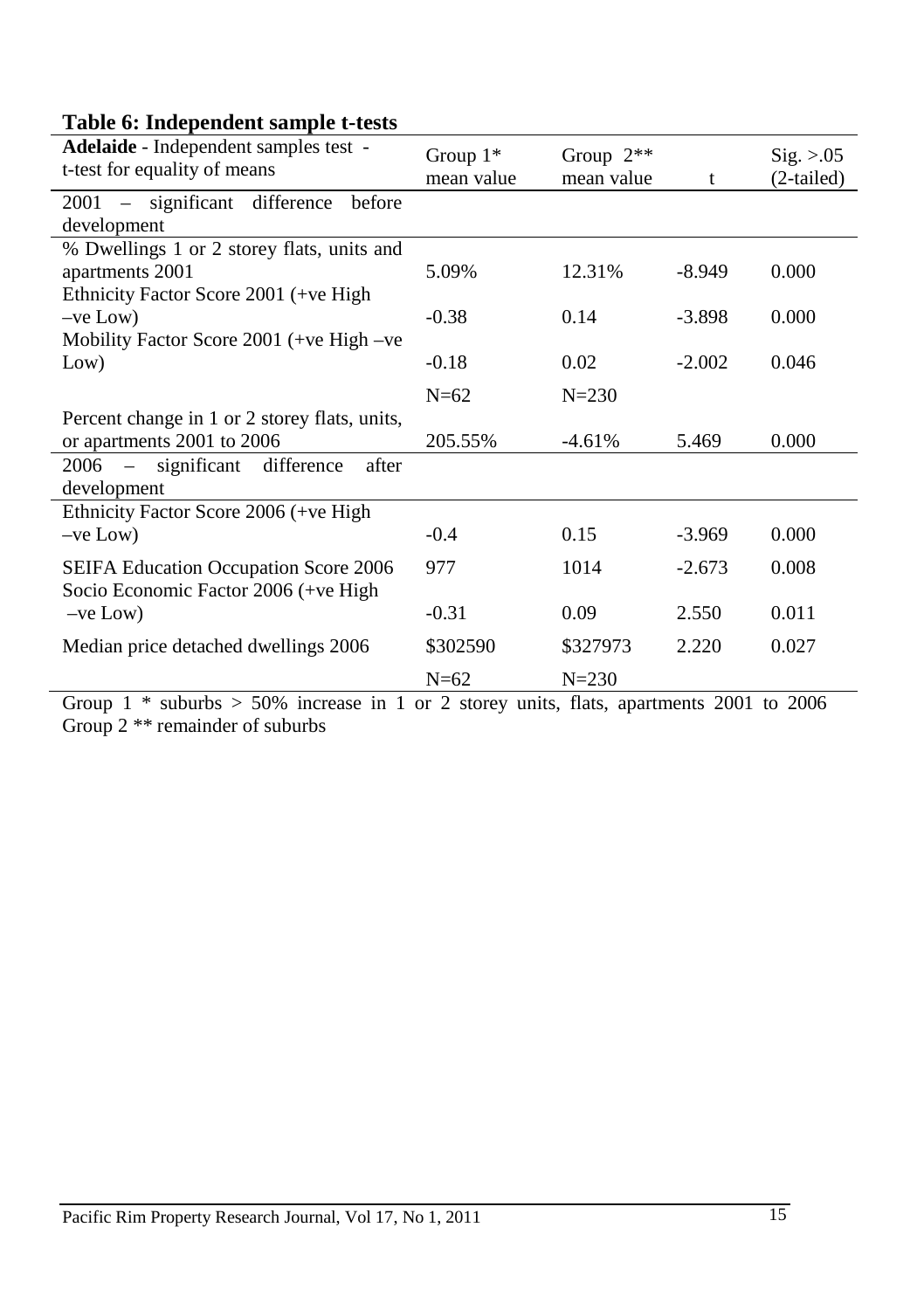| Melbourne - Independent samples test -                                                                | Group $1^*$ | Group $2**$ |          | Sig. > .05 |
|-------------------------------------------------------------------------------------------------------|-------------|-------------|----------|------------|
| t- test for equality of means                                                                         | mean value  | mean value  | t        | (2-tailed) |
| significant difference<br>2001<br>before<br>$\equiv$<br>development                                   |             |             |          |            |
| % Dwellings 1 or 2 storey flats, units and<br>apartments 2001<br>Familism Factor Score 2001 (-ve High | 3.50%       | 10.20%      | $-6.769$ | 0.000      |
| $+ve Low)$<br>Ethnicity Factor Score 2001 (+ve High                                                   | $-0.1661$   | 0.1590      | $-2.846$ | 0.005      |
| $-ve Low)$                                                                                            | $-0.2281$   | 0.1352      | $-2.824$ | 0.005      |
| Median price detached dwellings 2001<br>Socioeconomic Factor Score 2001 (+ve                          | \$240,891   | \$269,629   | $-2.747$ | 0.006      |
| High -ve Low)                                                                                         | $-0.2276$   | 0.0511      | $-2.222$ | 0.027      |
|                                                                                                       | $N = 81$    | $N = 223$   |          |            |
| Percent change in 1 or 2 storey flats, units,<br>or apartments 2001 to 2006                           | 217.50%     | $-5.50%$    | 9.668    | 0.000      |
| 2006<br>difference<br>significant<br>after<br>development                                             |             |             |          |            |
| Median price units 2006<br>% Dwellings 1 or 2 storey flats, units and                                 | \$310,588   | \$291,319   | 2.415    | 0.016      |
| apartments 2006                                                                                       | 7.80%       | 10.60%      | $-2.348$ | 0.020      |
| Median price detached dwellings 2006<br>Median price % change units 2001 to                           | \$370,596   | \$405,856   | $-2.282$ | 0.023      |
| 2006<br>Socio economic factor 2006 (+ve High                                                          | 41.1%       | 26.7%       | 2.283    | 0.023      |
| $-ve Low)$                                                                                            | $-0.2234$   | 0.0746      | $-2.274$ | 0.024      |
| Ethnicity factor score 2006 (+ve High)                                                                | $-0.1339$   | 0.1299      | $-2.091$ | 0.037      |
| SEIFA education occupation score 2006<br>Familism Factor Score 2006 (-ve High                         | 1020        | 1045        | $-2.063$ | 0.040      |
| $+ve Low)$                                                                                            | $-0.0337$   | 0.1988      | $-2.025$ | 0.044      |
|                                                                                                       | $N=81$      | $N = 223$   |          |            |
| Group $1 *$ suburbs > 50% increase in 1 or 2 storey units, flats, apartments 2001 to 2006             |             |             |          |            |

Group 2<sup>\*\*</sup> remainder of suburbs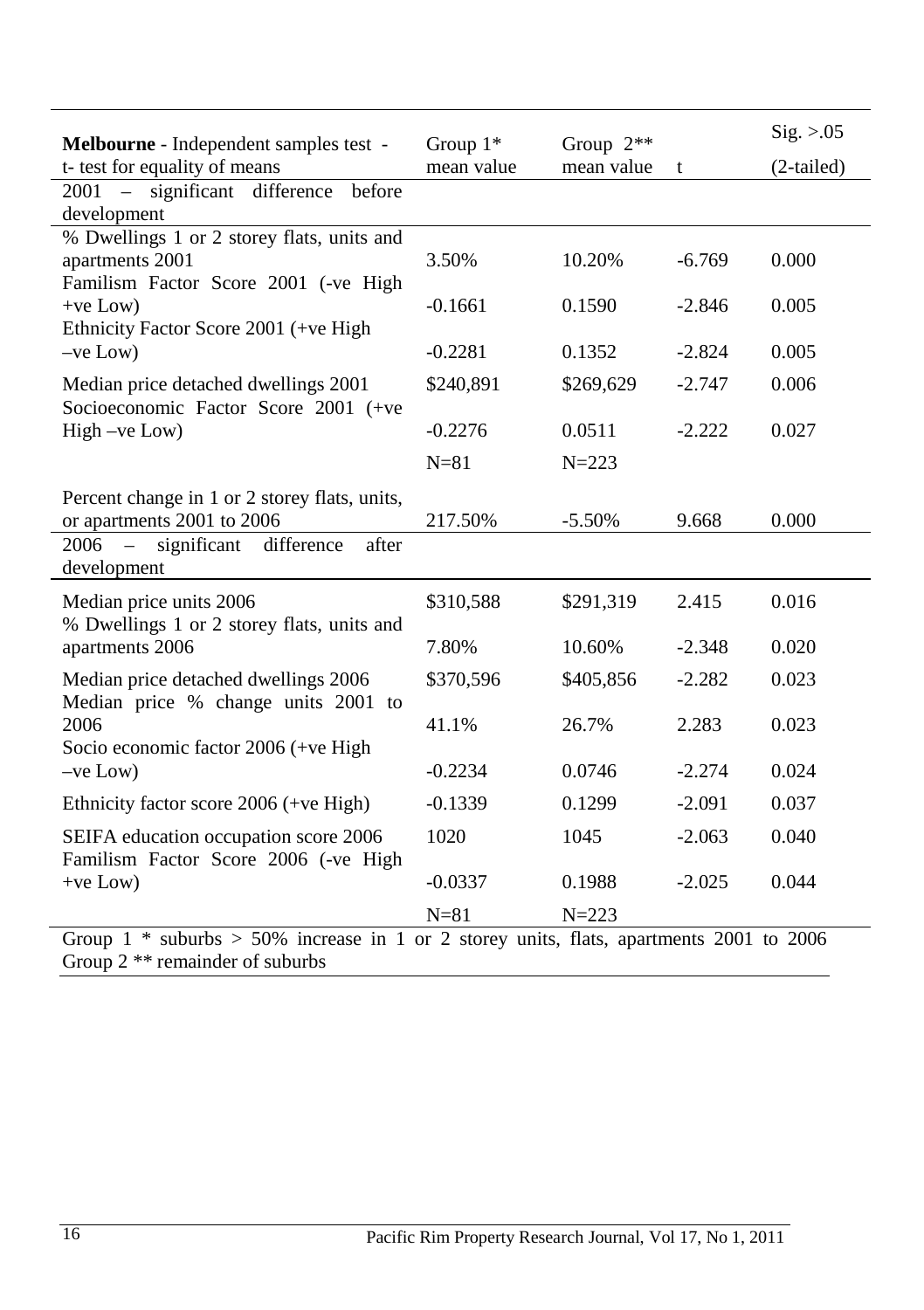|                                                                        |               | Group $2**$ |                             |              |
|------------------------------------------------------------------------|---------------|-------------|-----------------------------|--------------|
| <b>Sydney</b> - Independent Samples test - t test                      | $1*$<br>Group | mean        |                             | Sig. > .05   |
| for equality of means                                                  | mean value    | value       | t                           | $(2-tailed)$ |
| 2001 – significant difference<br>before                                |               |             |                             |              |
| development                                                            |               |             |                             |              |
| % Dwellings 1 or 2 storey flats, units and                             |               |             |                             |              |
| apartments 2001                                                        | 3.27%         | 6.75%       | $-5.025$                    | 0.000        |
| Higher Density Factor Score 2001 (+ve                                  | $-0.1869$     | 0.2121      | $-3.445$                    | 0.001        |
| High)                                                                  |               |             |                             |              |
| Median price detached dwellings 2001                                   | \$383,968     | \$417,340   | $-2.061$                    | 0.040        |
|                                                                        | $N = 101$     | $N = 318$   |                             |              |
|                                                                        |               |             |                             |              |
|                                                                        |               |             |                             |              |
| Percent change in 1 or 2 storey flats, units,                          |               |             |                             |              |
| or apartments 2001 to 2006                                             | 316.65%       | $-23.97\%$  | 7.663                       | 0.000        |
|                                                                        |               |             |                             |              |
| significant<br>difference<br>after<br>2006<br>$\overline{\phantom{m}}$ |               |             |                             |              |
| development                                                            |               |             |                             |              |
| Median price % change detached dwellings                               |               |             |                             |              |
| 2001 to 2006                                                           | 53.8%         | 32.2%       | 2.555                       | 0.012        |
| % Dwellings 1 or 2 storey flats, units and                             |               |             |                             |              |
| apartments 2006                                                        | 7.90%         | 5.90%       | 2.448                       | 0.015        |
|                                                                        | $N = 101$     | $N = 318$   |                             |              |
| .<br>$    -$                                                           |               |             | $\sim$ $\sim$ $\sim$ $\sim$ |              |

Group  $1 *$  suburbs  $> 50\%$  increase in 1 or 2 storey units, flats, apartments 2001 to 2006 Group 2 \*\* remainder of suburbs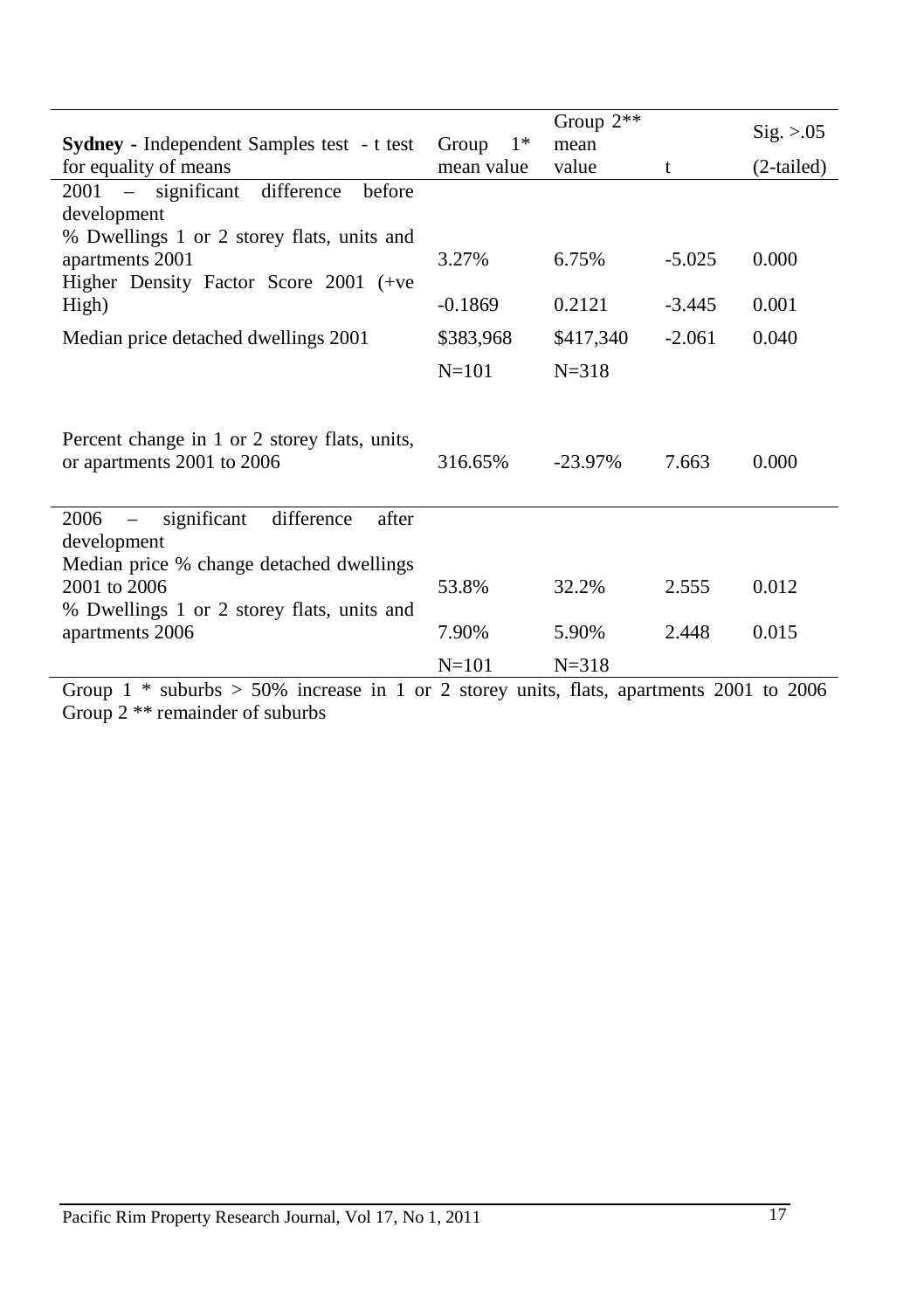| of the metro area $(Sig > 05)$ |                                                                          |                                                                                         |  |
|--------------------------------|--------------------------------------------------------------------------|-----------------------------------------------------------------------------------------|--|
|                                | 2001                                                                     | 2006                                                                                    |  |
| <b>Housing stock</b>           |                                                                          |                                                                                         |  |
| Adelaide                       | less medium density                                                      | n.s.                                                                                    |  |
| Melbourne                      | less medium density                                                      | less medium density                                                                     |  |
| Sydney                         | less medium density                                                      | higher medium density                                                                   |  |
| Social structure               |                                                                          |                                                                                         |  |
| Adelaide                       | more Australian born, lower<br>Mobility                                  | more Australian born, lower Socio-<br>economic, lower SEIFA                             |  |
| Melbourne                      | more Australian born, higher<br>Socio-<br>Familism,<br>lower<br>economic | Australian<br>born,<br>higher<br>more<br>Familism, lower Socio-economic,<br>lower SEIFA |  |
| Sydney                         | n.s.                                                                     | n.s.                                                                                    |  |
| <b>Dwelling price</b>          |                                                                          |                                                                                         |  |
| Adelaide                       | n.s.                                                                     | median<br>price lower<br>detached<br>dwellings                                          |  |
| Melbourne                      | median price lower detached<br>dwellings                                 | median<br>price<br>lower<br>detached<br>dwellings, higher price for units               |  |
| Sydney                         | median price lower detached<br>dwellings                                 | median price lower<br>detached<br>dwellings                                             |  |
|                                | Significant % price change: 2001 to 2006                                 |                                                                                         |  |
| Adelaide                       | n.s.                                                                     |                                                                                         |  |
| Melbourne                      | higher % increase for units                                              |                                                                                         |  |
| Sydney                         | higher % increase for detached dwellings                                 |                                                                                         |  |

#### **Table 7: Results of difference between suburbs**

**Medium density suburbs (>50% increase in dwelling stock) compared to the rest of the metro area (Sig >.05)**

## *Dwelling price & % price change*

In 2001 in Adelaide, there was no distinction across suburbs in terms of the median price paid for all dwellings, detached dwellings or units. In other words, residential property was not selling at a significantly different price in the suburbs that went on to be developed between 2001 and 2006. However, in Melbourne and Sydney, the median price of detached dwellings in 2001 was significantly lower in those suburbs which went on the experience high levels of medium density development in 2006. Again, pre-existing low price levels for detached dwellings and especially their associated land parcels are likely to offer the potential for investment in terms of redevelopment and medium density housing, given an appropriate planning regime.

In Adelaide by 2006, there was a distinction in the median price being paid for detached dwellings (Sig  $>0.05$ ) which was lower than that for the rest of the city;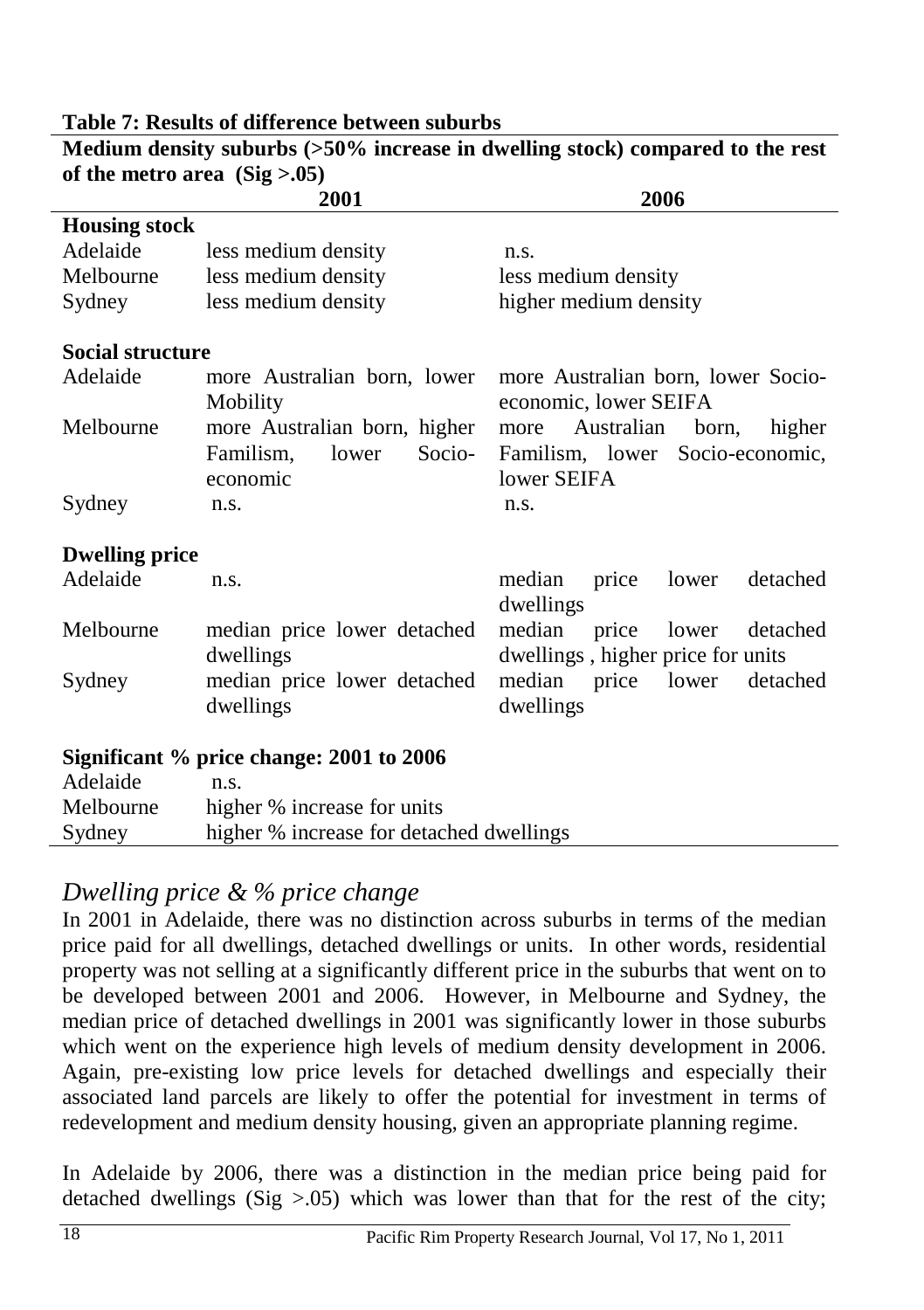\$302590 compared to \$327973. However, there was no difference in the median prices paid for units or for all dwellings overall. In Melbourne by 2006, these suburbs still retained a lower median price for detached dwellings, but in contrast showed a significantly higher median price for units (\$310,588 compared to \$291,319 for the rest of the city). Again in Sydney in 2006, these suburbs showed no distinction in terms of dwelling prices. It would appear that more affordable housing is being retained in these suburbs in the form of detached dwellings, which is important for neighbourhoods where overall household incomes are lower and for Melbourne in particular, where there are more family households.

Between 2001 and 2006 for Adelaide, there was no distinction in terms of the percentage increase in median price for detached dwellings or units between the suburbs who had experienced higher levels of medium density development and those which had not. In other words, property prices did not appear to have been negatively impacted by the increased density of development. In fact in Melbourne, suburbs with higher levels of medium density development showed a significantly larger price increase for units than for the rest of the city (41.1% compared to 26.7%). In Sydney, there were higher price increases for detached dwellings (53.8% compared to 32.2%); so again, dwellings prices in these suburbs do not seem to have suffered from the increase in medium density development. Thus, while detached property prices were lower overall, unit prices were not and in terms of the change in capital values, there was no drop in either category. Thus, investment returns between 2001 and 2006 do not appear to have been significantly compromised in areas which have experienced higher levels of medium density development. This is good news for those who have entered into home ownership and for residential investors seeking capital gain on their properties and may go some way towards alleviating the fears of those groups identified by Searle (2007) and Quirk (2008).

## **CONCLUSION**

In conclusion, the factors which encourage medium density development to take place would appear consistent across all three cities. Given planning approval, pre-existing lower levels of medium density housing and lower price levels for detached dwellings may attract this type of development. The impact of this development on suburbs in terms of their built form and physical appearance is also likely to be significant for every city. However, in terms of social structure, it seems to have had minimal impact, with most suburbs in Adelaide and Melbourne retaining a lower level of socioeconomic status, lower levels of mobility, higher levels of family makeup and higher concentrations of Australian born before and after development. These neighbourhoods may reflect a more stable population with home ownership aspirations. Sydney remains apart, in that suburbs were not able to be distinguished by social structure either before or after development.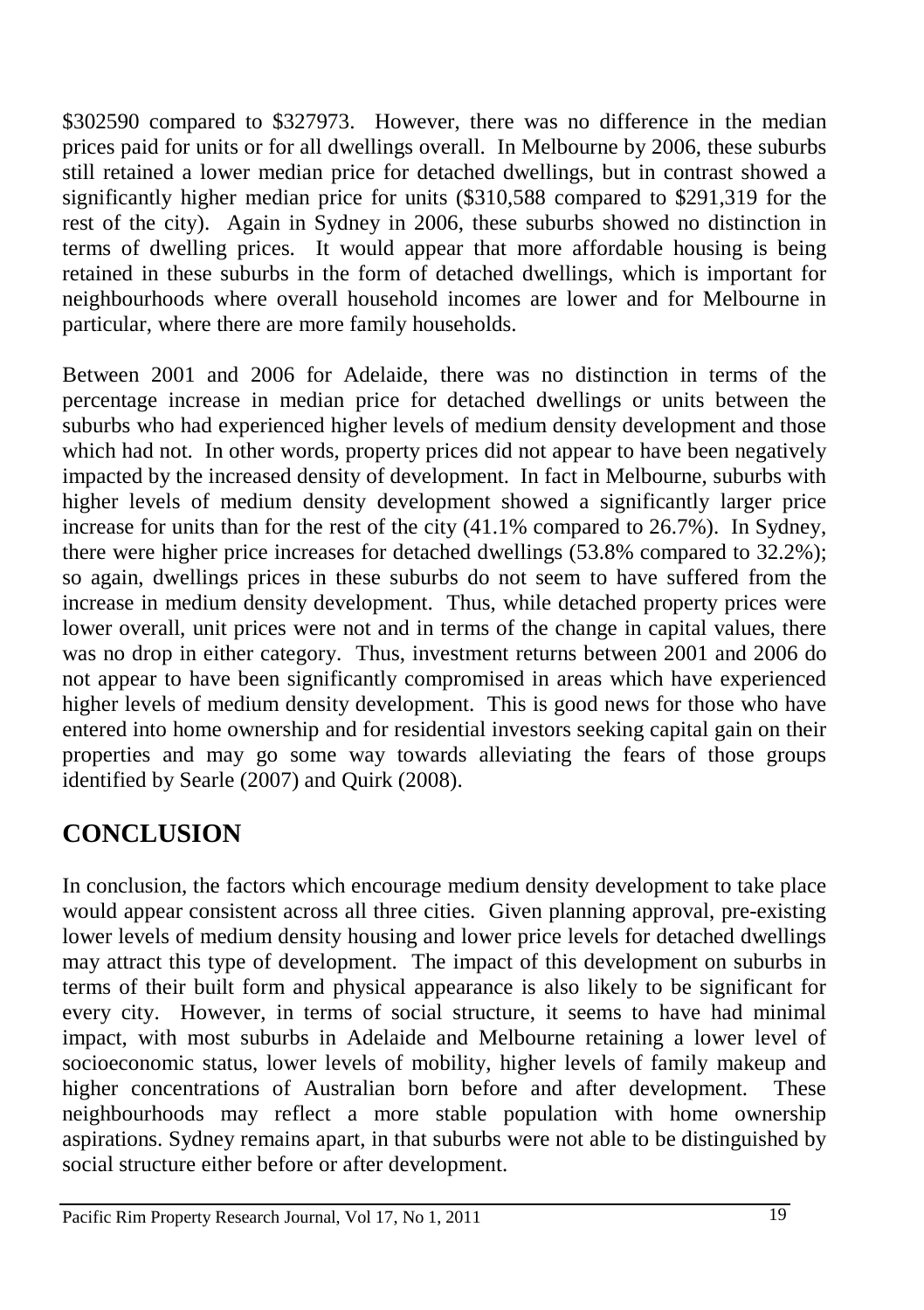In terms of price dwellings, both detached and units show the same level of price increase within suburbs which have seen major redevelopment as those which had not. Overall in every city, it would appear that these neighbourhoods which have experienced significant change in their built form are not experiencing any significant difference in terms of housing market performance and in fact, for certain dwellings may be outperforming the rest of the city. As such, there may be no winners or losers in terms of housing investment. Those who worry that medium density infill may dampen house prices significantly may have less to fear than they expect, while those who are concerned that redevelopment signals the end of affordable housing may still find that housing opportunities remain for those on lower incomes. However, it would also appear that increasing medium densities and improving tenure mix may not necessarily improve the opportunities for socio-economic mix or for cultural diversity.

Planning strategies continue to be critical in determining the level of medium density development across metropolitan areas. Given the current promotion by state governments, the impact of such development will continue both in terms of built form, market performance and social structure. It will be important to track such impacts over the next inter census period. Questions such as whether medium density will replace detached housing as the preferred tenure for owner occupiers will be important, as will the continued need for affordable housing for first time buyers. In terms of further research, the impact of medium density development could also be examined using individual transaction data with accommodation made for the constant quality issue which may arise from combining older and more recently constructed dwellings in the analysis. It could be further supported by qualitative work which engaged local communities and households in a review of their experiences of neighbourhood change and explored their aspirations for the suburb.

### **REFERENCES**

ABS (Australian Bureau of Statistics) (2006) *Socio-Economic Indexes for Areas (SEIFA) - Technical Paper*, ABS Cat No 2039.0.55.001, AGPS, Canberra.

ABS (Australian Bureau of Statistics) (2006a) *2006 Census of Population and Housing – Community Profile Series*, ABS Cat No 2001.0-2006.0, AGPS, Canberra.

ABS (Australian Bureau of Statistics) (2008) *Dwelling Unit Commencements*, Cat No 8750.04, AGPS, Canberra.

AHIU (Affordable Housing Innovations Unit) (2008) Local Government Affordable Housing Resource Kit, Department for Families and Communities, Adelaide.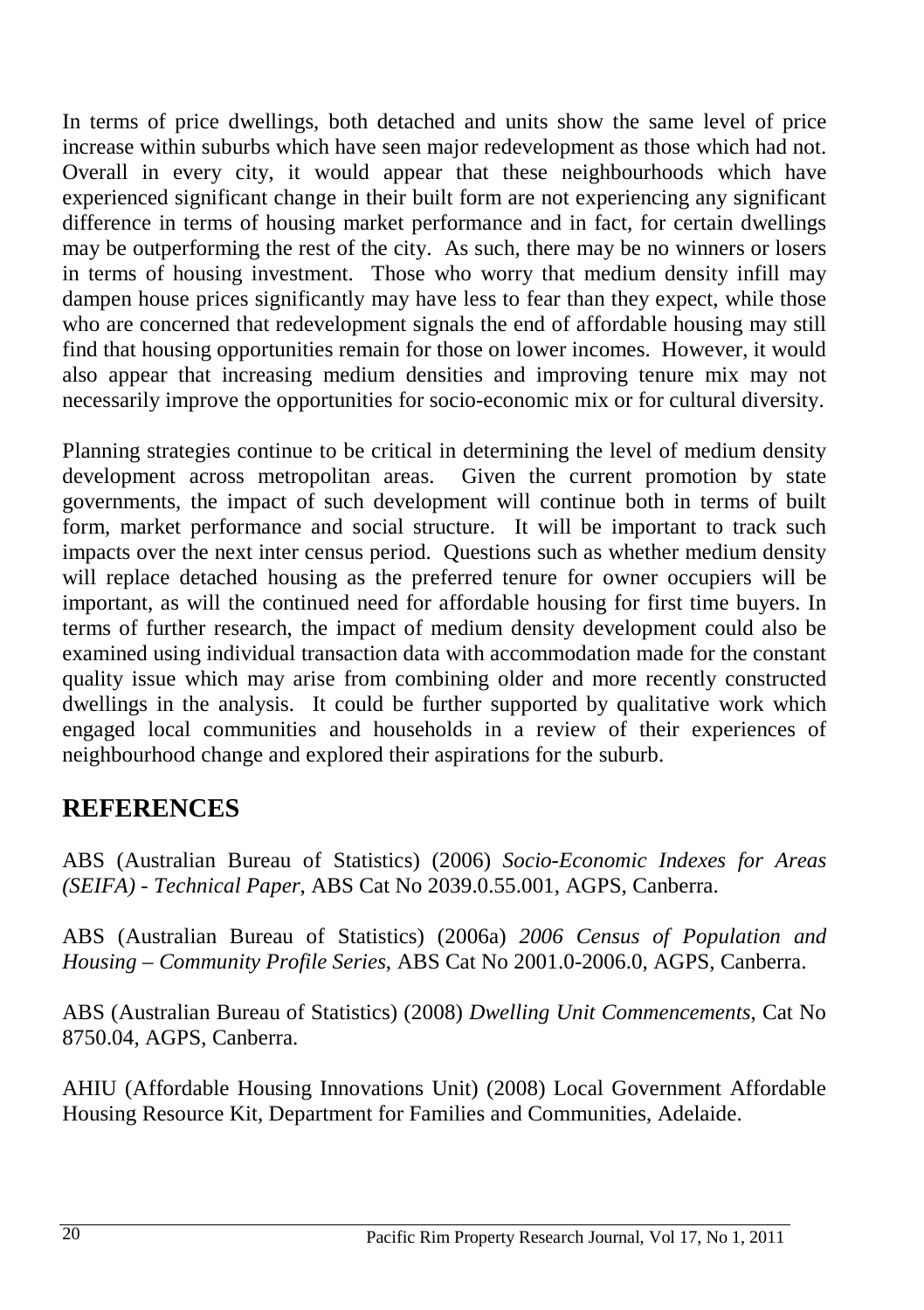Baum, S., Stimson, R., O'Connor, K., Mullins, P. & Davis, R. (1999) *Community Opportunity and Vulnerability in Australian Cities and Towns: Characteristics, patterns and implications*, University of Queensland Press, Brisbane.

Bramley, G., Leishman, C., Karley, N., Morgan, J. & Watkins, D. (2007) *Transforming places: housing investment and neighbourhood market change,* JRF.

Bunker, R., Holloway, D. & Randolph, W. (2005) *The Social Outcomes of Urban Consolidation in Sydney* Paper No. 3, City Future Research Centre, Sydney.

Buxton, M. & Tieman, G. (2005) Patterns of urban consolidation in Melbourne: planning policy and the growth of medium density housing, *Urban Policy and Research*, 23, pp. 137-157.

Fincher, R. & Gooder, H. (2007) At home with diversity in medium density housing, *Housing, Theory and Society* 24, pp.166-182.

Forster, C. A. (1991) Restructuring and residential differenti8aion: has Adelaide become a more unequal city? *South Australian Geographical Journal*, 91, pp. 46-60.

Forster, C. A. (2006) The challenge of change: Australian cities and urban planning in the new millennium, *Geographical Research*, 44, pp. 173-182.

Glaeser, E. & Ward, B., (2009) The causes and consequences of land use regulation *Journal of Urban Economics* ,65, pp. 265-278.

Hair, J., Anderson, R., Tatham, R. & Black, W. (1998) *Multivariate Data Analysis*, Prentice Hall, New Jersey.

HIA (Housing Industry Association), (2008) *Australian Dwelling Stock 1996 – 2006* , HIA, Melbourne.

HIA-RP Data (2009) *Residential land Report – March Qtr,* HIA.

Ibrahim, M. & Ong, Y. (2004) Personifying public housing estates: evidence from Singapore public housing estates, personality, Singapore, *Pacific Rim Property Research Journal*, 10, pp. 146-167.

Jackson, E, Kupke V & Rossini P (2007) *The relationship between socioeconomic indicators and residential property prices in Darwin* Pacific Rim Real Estate Society Conference Fremantle January 2007.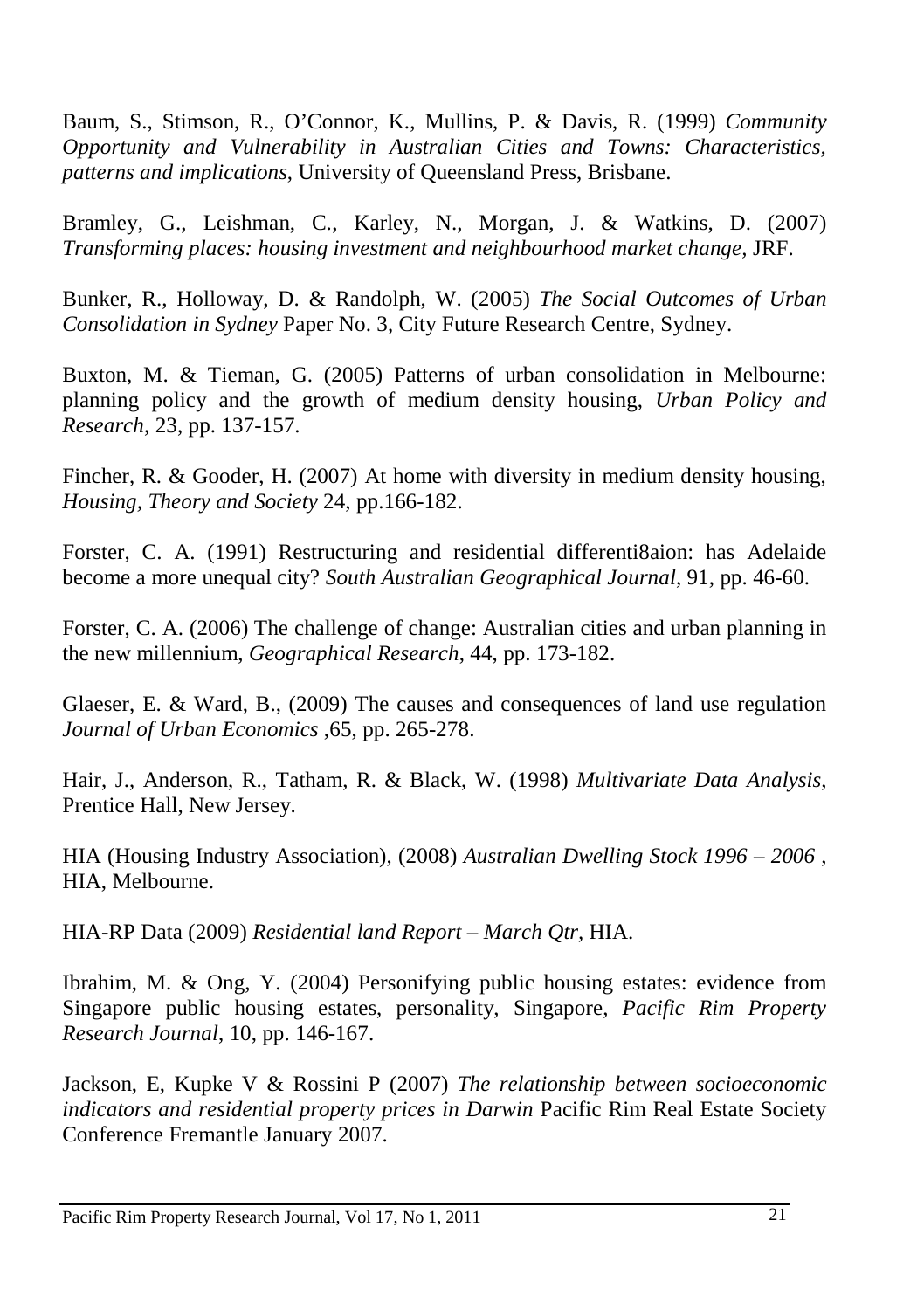Kearns, A. & Mason, P. (2007) Mixed tenure communities and neighbourhood quality, *Housing Studies*, 22, pp.661-691.

Lewis, M. (1999) *Suburban Backlash: The Battle for the World's Most Liveable City* Bloomings Books, Hawthorn.

Lockwood, T. & Coffee, N. (2006) Residential living structure as a basis for the spatial delineation of residential submarkets*, Pacific Rim Property Research Journal*, 12, pp. 350-366.

McConnell, V., Walls, M. & Kopits, E. (2006) Zoning, TDRs and the density of development *Journal of Urban Economics* , 59, pp. 440-457.

Meen, D. & Meen, G. (2003) Social Behaviour as a Basis for Modelling the Urban Housing Market: A Review, *Urban Studies*, 40, pp. 5-6.

Meen, G. (2001) *Modelling Spatial Housing Markets Theory Analysis & Policy* (Advances in Urban and Regional Economics Vol 2) Kluwer Academic Publishers, Boston.

Murdie, R.A. (1969), *Factorial Ecology of Metropolitan Toronto*, 1951-1961, University of Chicago Press, Chicago.

National Housing Supply Council (2010) *2nd State of Supply Report* Canberra.

NSW Government, 2005 *Sydney's City of Cities: A Plan for Sydney's Future* NSW Government, 2005.

Quirk, M. (2008) Responses to increases in house prices; an overview, *Australian Planner,* 45, pp. 28-49.

Reed, R. (2001) The Significance of Social Influences and Established Housing Values, *Australian Property Journal*, 7, pp. 524-527.

RP Data (2008) *Annual median sales price by suburb for the Adelaide Statistical Division 2001 and 2006*, RP Data, Brisbane.

Searle, G. (2007*) Sydney's Urban Consolidation Experience: Power, Politics and Community*, Urban Research Program, Research Paper 12, Griffith University, Brisbane.

Shevky, E. & Bell, W. (1955) *Social Area Analysis*, Greenwood Press, Connecticut.